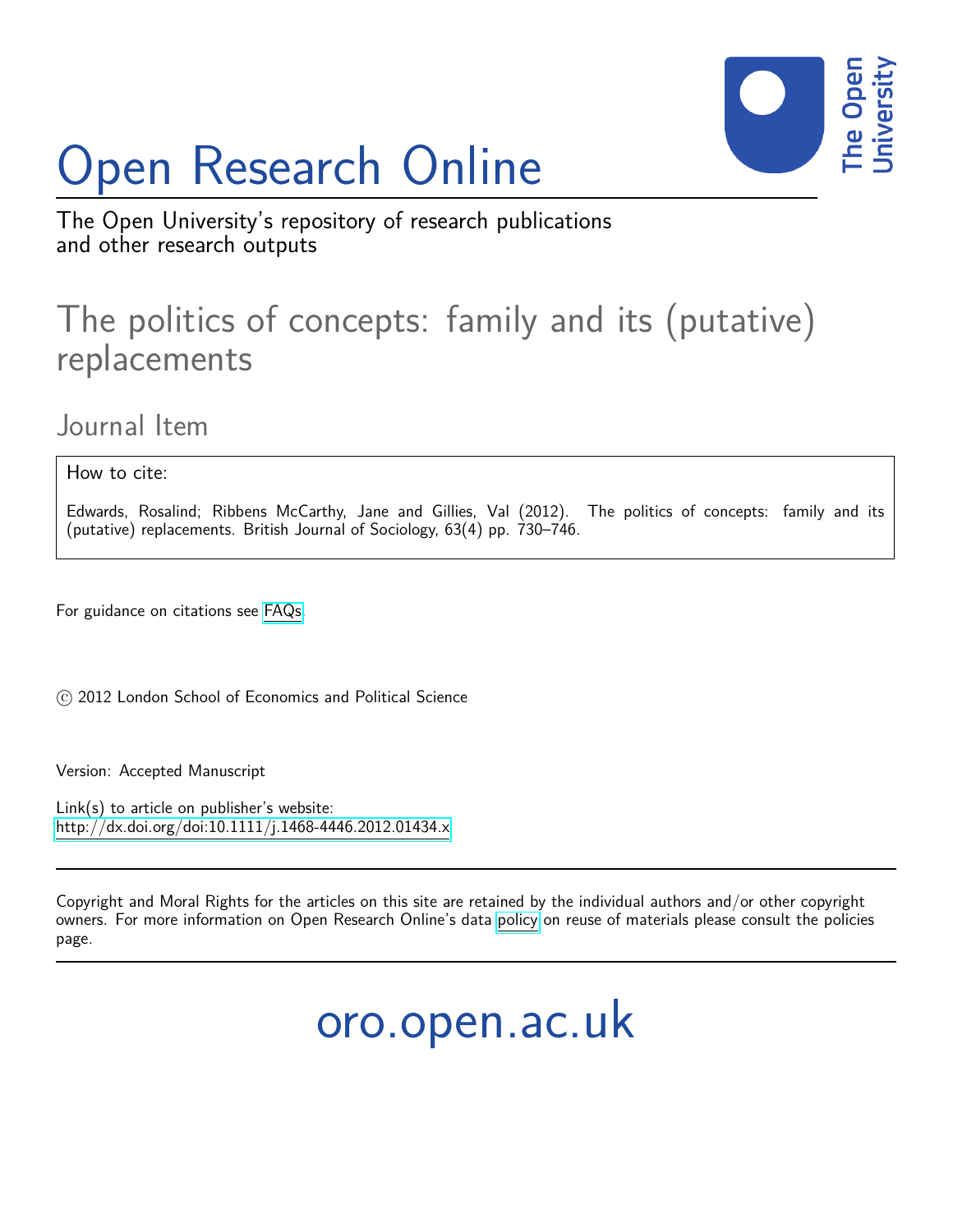### THE POLITICS OF CONCEPTS: FAMILY AND ITS (PUTATIVE?) REPLACEMENTS<sup>i</sup>

Rosalind Edwards, University of Southampton Jane Ribbens McCarthy, The Open University Val Gillies, London South Bank University

#### **Abstract**

The central concern of this paper is that there has been a move within British sociology to subsume (or sometimes, even replace) the concept of 'family' within ideas about personal life, intimacy and kinship. It calls attention to what will be lost sight of by this conceptual move: an understanding of the collective whole beyond the aggregation of individuals; the creation of lacunae that will be (partially) filled by other disciplines; and engagement with policy developments and professional practices that focus on 'family' as a core, institutionalised, idea. While repudiating the necessity (and indeed, pointing out the dangers) of providing any definitive answer to definitions of 'family', the paper calls for critical reflection on the implications of these conceptual moves.

Keywords: family, family policy, family sociology, intimacy, kinship, personal life

#### Introduction

In recent years British sociology has seen a move away from use of the term 'family'. This shift has been the case especially in conceptual discussions and qualitatively-based research studies that focus on how people understand their close relationships and emotional connections, behaviour and activities together, obligations and responsibilities, everyday lives and interactions, within and across households. In this commentary, we reflect on the sociological and political implications of this conceptual turn. We argue for retaining the concept of family on the basis that it enables sociologists to grasp particular aspects of social reality that may otherwise be inaccessible, and to engage critically with contemporary political rhetoric and policy developments.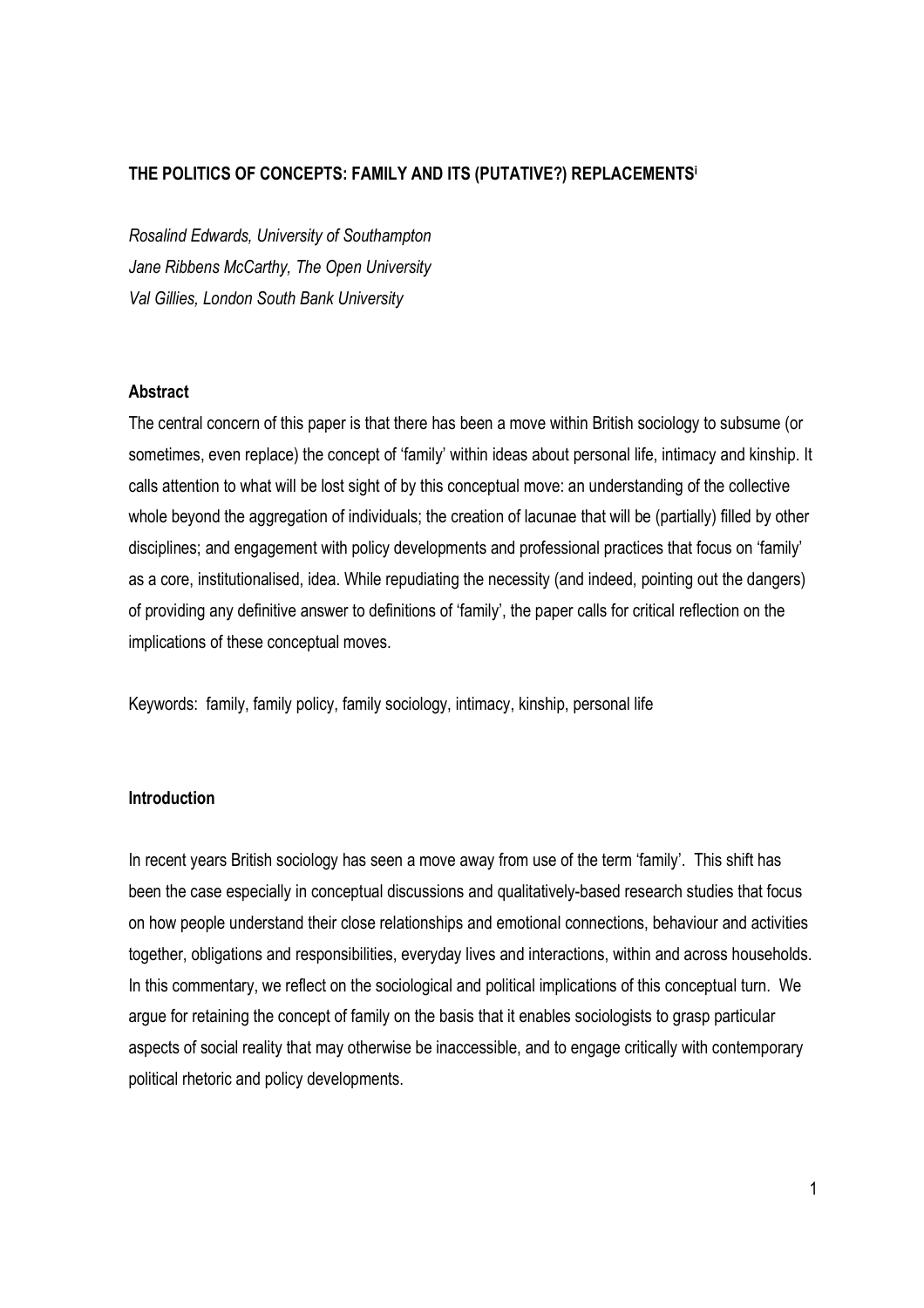The movement towards a conceptual shift that would displace the concept of 'family' (however this may be defined) seeks to subordinate and re-orientate the concept of family within, or (less commonly) replace it entirely with, ideas that focus on personal life, (particular forms of) intimacy, and kinship (for example, Allison James and Penny Curtis' (2010) discussion of parents' and children's narratives of eating practices in families uses the language of 'personal life').<sup>ii</sup> While these recent conceptualizations have their own value, the tendency to privilege such notions raises a number of potentially problematic issues. One concern may be that where this conceptual shift is taken up without sufficient reflection, then, sociological research may risk analytic confusion. For example, how might we understand the relationship between 'family', 'personal life', and wider 'culture'? Indeed, it was precisely the view of family life as 'natural' and somehow 'outside' of 'society' (and therefore beyond the scope of sociological analysis) that constituted a key concern in the twentieth-century feminist revival of family sociology (Yeatman 1986; Fraser, 2009). Maintaining attention to 'families' is crucial in understanding people's senses of connection and belonging in ways that stand over and above the sense of being an 'individual'. Further issues that we consider below relate to the broader politics of concepts, such as the meanings of family for marginalized groups and the politics of inclusion, and those political processes which focus on individuals and families as key sites for remedying social ills detached from any impetus towards wider transformations of those powerfully institutionalized processes that are implicated.

In contrast, work that involves statistical analysis appears to retain a commitment to the term family, albeit that it usually equates this with household (and thus with co-resident units: Sweeting and Seaman 2005). Change, as decline or increase in particular family forms or structures, is demarcated and tracked, for example (e.g. www.statistics.gov.uk/focuson/families/). A focus on 'the family' as an institution may seem to be required if some macro-sociological questions are to be posed (Bernardes 1987), such as how 'the family' functions for society, or issues of global convergence or divergence such as whether or not economic development leads to nuclear family structures. Further, governance issues underpin a 'facts and figures' retention of the concept of family: political statements and policy analyses need to refer to 'family' as a defined benchmark institution (challenging though this may be, Ribbens McCarthy et al., 2012) in legislation, procedures and guidelines, and as the potential site of professional intervention. Indeed, family has become a focus of recent intense political and policy judgement that warrants and requires sociological attention.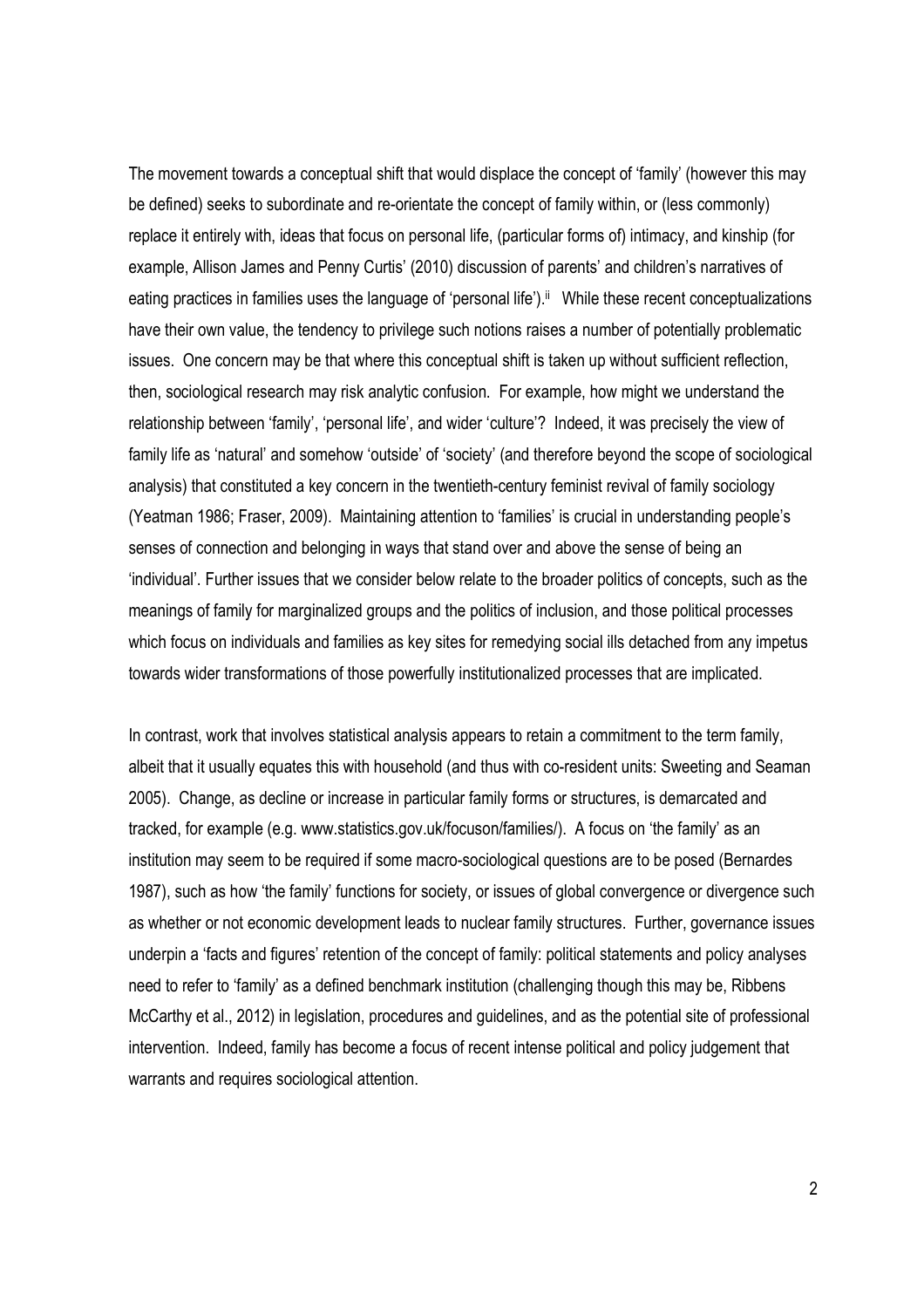In turn, retaining and using family as a primary concept raises its own problematics. For example, one key issue is quite how to avoid pinning down the concept of 'family', maintaining a critical reflexive sociology of family (Heaphy, 2011), and keeping its fluid everyday meanings clearly in sight, alongside an analysis of how the language of family works as a privileged relational form at a macro-level of policy, law, and politics (Ribbens McCarthy et al., 2012). This is the point from which we are engaging with academic, political and policy debates, which construct a particular version of family and its members that is variously individualized, classed, raced, and so on. In what we acknowledge to be a provocative commentary, we argue that however problematic the concept of family may be, it needs to be retained alongside other concepts for its own particular theoretical, empirical and political value and the specific analytic and critical work that it enables. The concept of family allows sociologists to capture important aspects of people's connected lived experiences, and to engage directly in political debates about contemporary family policies and their consequences.

We begin our commentary by looking at debates against and for using the concept of 'family' to address a range of intra and inter generational ties and relationships and domestic and residential lifestyles. We then consider its sociological consequences and implications in three analytic respects: (1) the inability of other concepts to capture the particular sets of understandings raised by 'family'; (2) other disciplines filling the vacuum created by the sociological shift away from 'family'; and (3) the ability to engage critically with major political and policy developments in the family field. For such purposes, it is precisely the focus on 'family' that is needed, as a problematic but crucial feature of fluid everyday language and practice, rather than any particular definition of 'family' (Ribbens McCarthy et al., 2012).

# Debates About Turning Away From 'Family'

A reason put forward for the conceptual turn away from focusing on families at all, or at least subsuming and reorienting them within a (putatively) broader term, is the limits and problems identified with normative and functionalist ideas of 'the family'. In Carol Smart's call for a new direction that takes the idea of personal life as its starting point, she points out that the strong second wave feminist critique of 'the family' as an ideological stereotype of a heterosexual two-parent nuclear family with breadwinning husband and father, home-making wife and mother, and their biological children, is a significant reason why researchers may avoid using the term: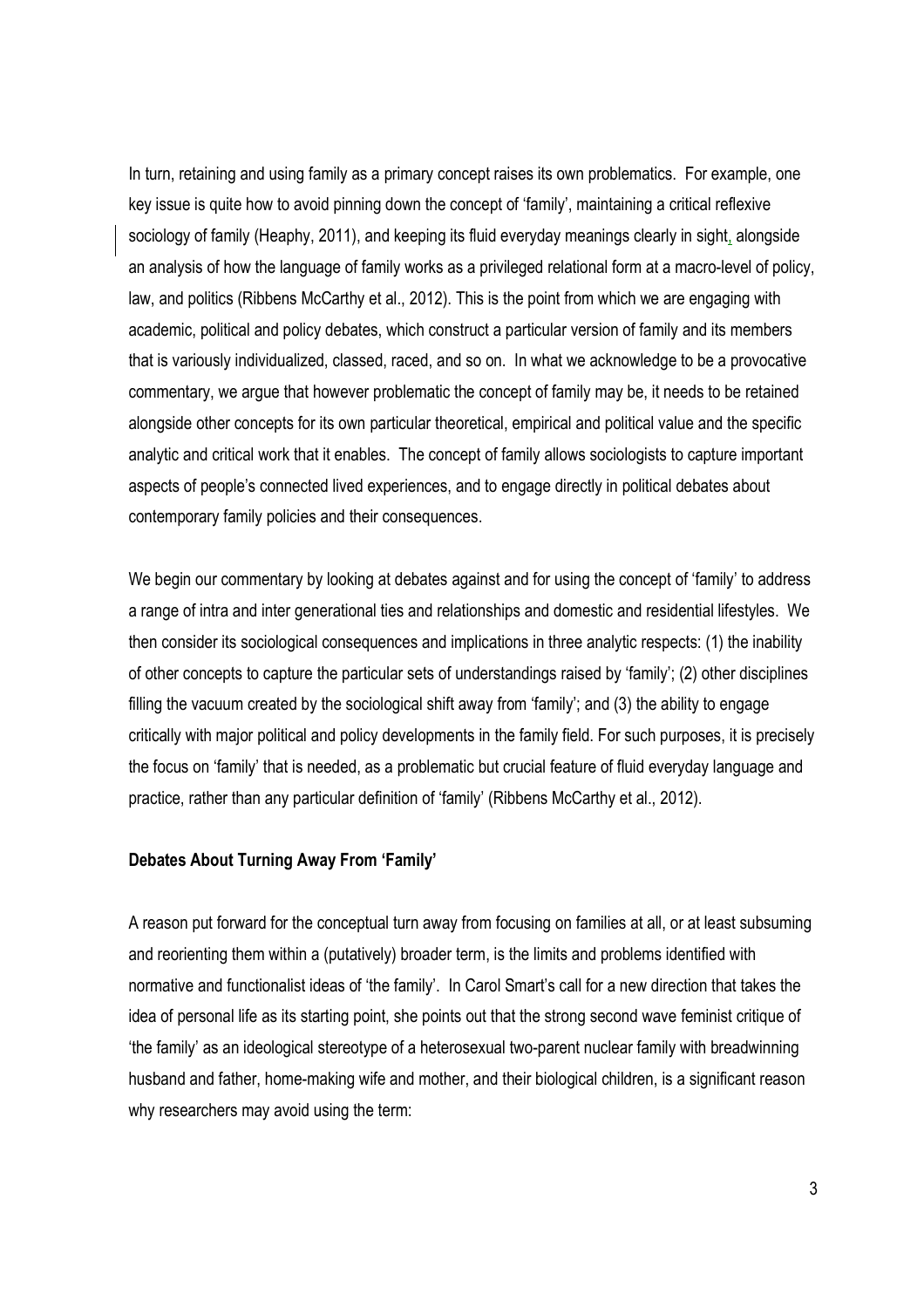Ever since the interventions of feminist scholarship into the area of families, the private sphere, domestic life and gender relationships, the term 'family' has been rendered problematic … Following this, feminist work not only tried to avoid using the word family, but to strip away the ideological veil that shrouded discussions of families by deploying more neutral terms… (Smart 2007: 26/27)

For many second wave feminists then, as Smart usefully identifies, the normalized benchmark of (nuclear) family as institutionalized within economic, employment and educational systems, and as repressive for women and children, has had longstanding effects that need to be countered, including in sociological analyses.

The conceptual turn away from family that stemmed from a feminist critique has been reinvigorated by ideas associated with individualization theses. Indeed, part of Smart's concern is to avoid subsuming the individual within the family (or household) – undoubtedly a significant, continuing and appropriate concern of feminist scholarship. Versions of the general individualization thesis of sociological theorizing over the last two decades or so, go further than this, however. They have in common an argument that there has been a qualitative change in the character and meaning of commitment and relationships. Ideas about autonomy and equality have ousted, or at least are beginning to replace, the traditional obligations and gendered and generational hierarchies associated with familyii. The statistical analysis of trends that retains a focus on family structures that we referred to earlier, ironically, is drawn on as evidence for this change: increased rates of divorce, cohabitation, and growing diversity in family forms (but see Gilles 2003, for a critical review of some of this evidence). Conceptually, Anthony Giddens has referred to the family as a 'shell institution' in which the form has changed and opened up (along with nation, work and other traditional concepts): 'The outer shell remains, but inside they have changed' (1999: 19), while Ulrich Beck terms family a 'zombie category' that is 'dead and still alive' (Beck and Beck-Gernsheim 2002: 203). In this context, Giddens (1992) particularly focuses on one version of intimacy (termed 'disclosing intimacy' by Lynn Jamieson 1998), which in his version of the individualization thesis now carries the weight of the meaning of closeness of self and other. In Giddens' view, then, disclosing intimacy is posed as a replacement focus for addressing the contingency and diversity of contemporary personal relationship. For others, the notion of kinship is said to be able to capture contemporary fluidity in ties and residence (e.g. Finch 2006).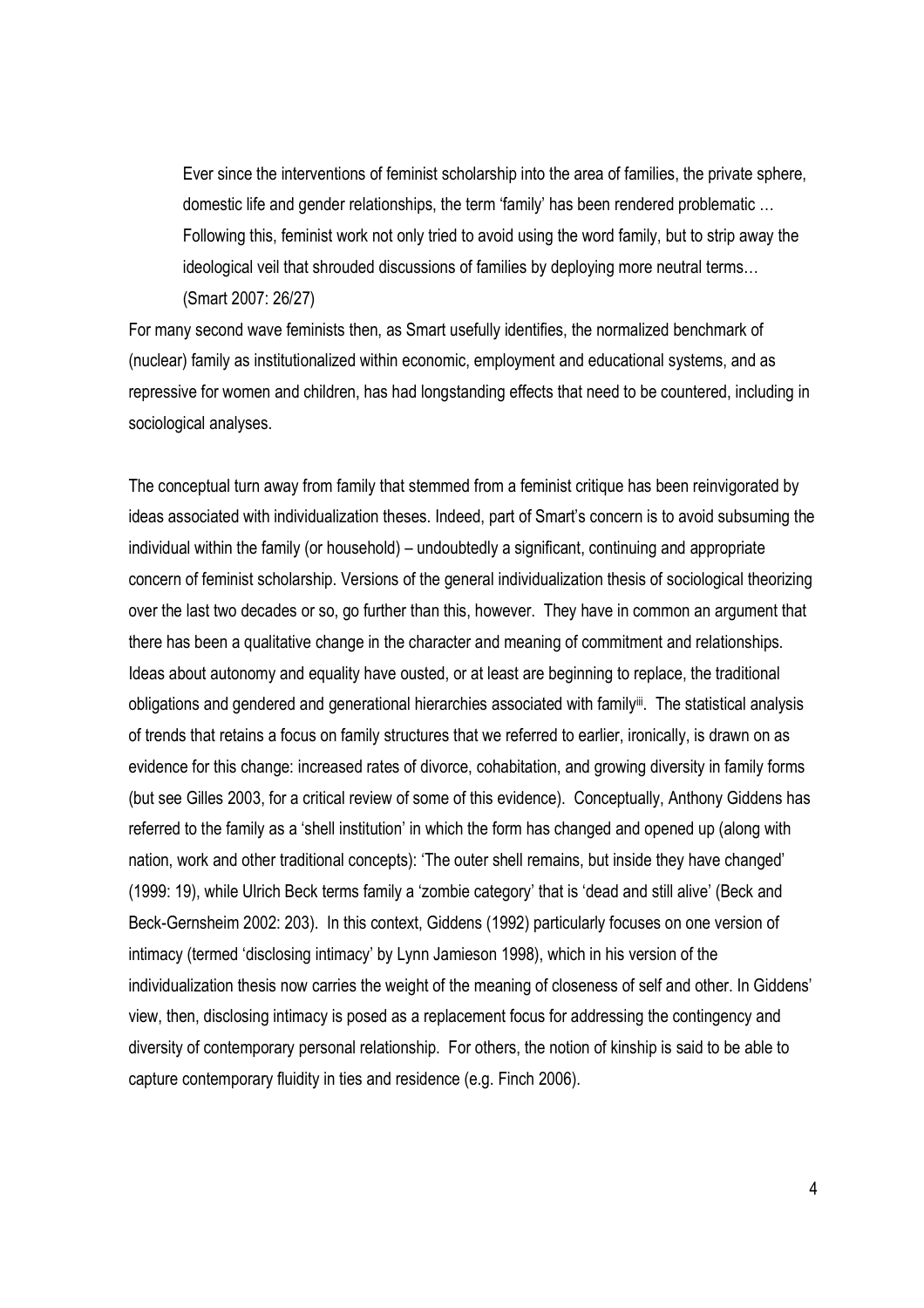It is important to note, though, that there have been other conceptual responses and rejoinders to a second wave feminist critique of family, and to the conceptual tensions between ideas of family and of individualization (Ribbens McCarthy and Edwards, 2011, pp. 1-2). Widely used and accepted responses include adoption of the term 'families' to acknowledge the diversity of lifestyles and relationships that might be referred to as 'family', and/or using the word 'family' as an adjective as in 'family lives' or 'family practices', or a verb as in 'doing family' rather than as a noun (with Morgan a leading influence in such conceptual grammar, e.g. 1996, 2011). Crucially for our argument here, the second wave feminist critique of 'the family' was challenged by Black feminists who argued that, while white middle- and upper-class women may experience family as a source of stultification or oppression, for minority ethnic and working-class women it can be a place of refuge and resistance in a racist and unequal society (e.g. hooks 1982; Bryan et al. 1985):

… concepts which are central to feminist theory become problematic in their application to black women's lives: [including] 'the family' … We need to recognize that during slavery, periods of colonialism, and under the present authoritarian state, the black family has been a site of political and cultural resistance to racism.

(Carby 1996 (1982): 63/64)

Sexuality presents a further site for debate around use of the term family. On the one hand, there are arguments that not only is the concept of family unable to contain the sheer diversity of practices around intimate and caring relationships, but that it is inherently heteronormative and exclusionary. Using the term family at all is said to invoke an imitation of 'traditional' nuclear families, taking blood family as a basic point of reference, and confusing varied sets of relationships built on different values (e.g. Budgeon and Roseneil 2004):

We are reduced to playing subversively with normative identities – attempting, for example, to 'resignify' the family for communities that defy the usual assumption about what constitutes a family. These efforts, while valuable, can have assimilative rather than subversive consequences; having de-gayed themselves, gays melt into the culture they like to think of themselves as undermining.

(Bersani 1995: 5)

On the other hand, as the above quote from Leo Bersani indicates, in the context of sexuality studies there are those who advocate a continuing engagement with the language of 'family' as a political,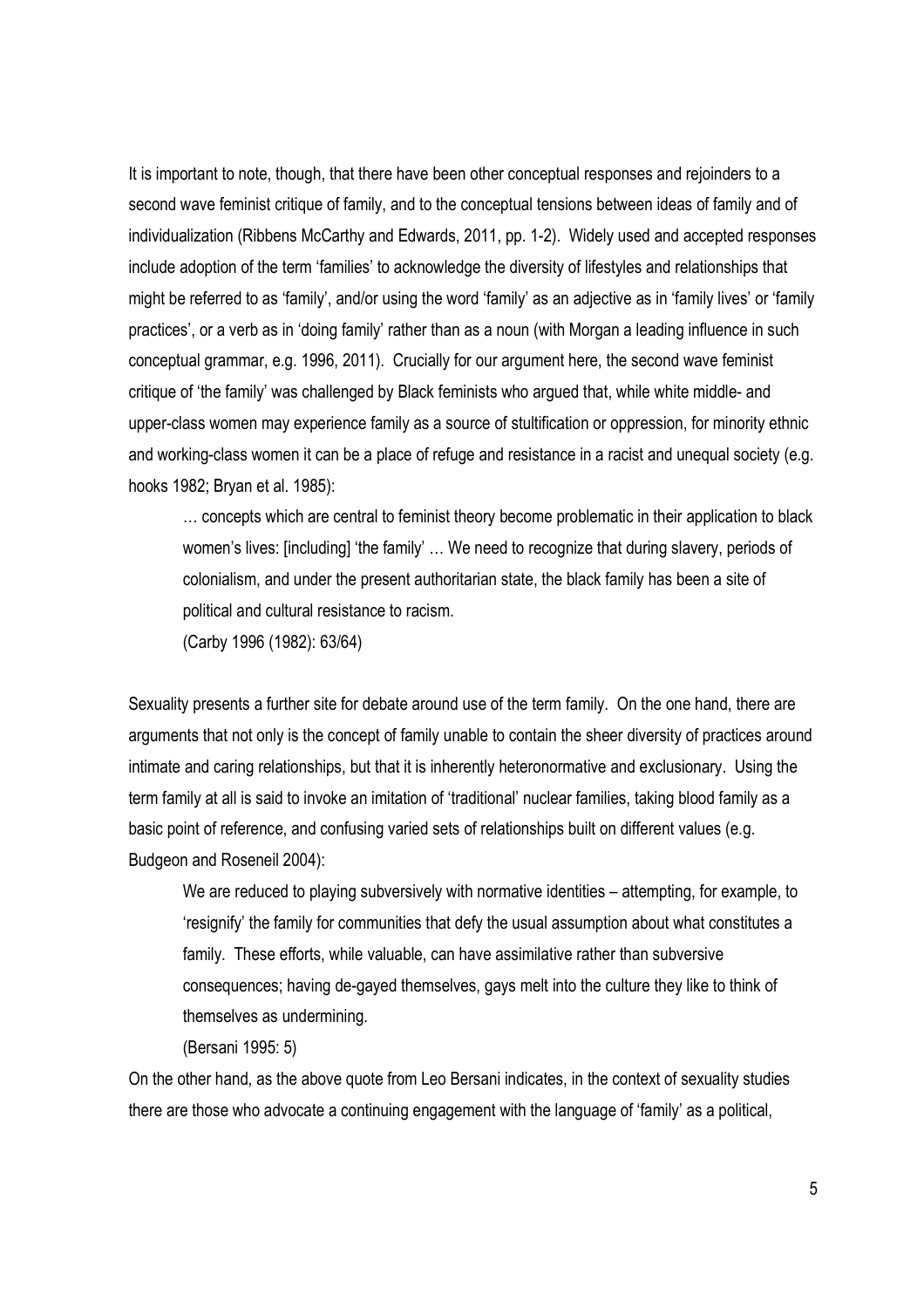emotional, social, material and practical project (e.g. Goss and Strongheart 1997; Weeks et al. 2001). The term 'families of choice' in particular is used to affirm a range and mix of blood, partner and friendship ties and commitments that stretch beyond the conventional couple. Using the word 'family' in this view, then, denotes, in Jeffrey Weeks' phrase: 'The world we have won'; a world in which nonheterosexual families of choice are part of a broader politics of inclusion:

Many LGBT people, traditionally seen as excluded from the scope of conventional family life, are simultaneously rethinking the meaning of same-sex relationships and developing new meanings of family … Non-heterosexual relationships and families of choice are part of a wider struggle over meaning, both participating in and reflecting a wider transformation of family relationships ... We may see [family] as a series of practical everyday activities which we live: through activities such as mutual care, the division of labour in the home, looking after dependants and 'relations', all of which practices LGBT people regularly engage in. (Weeks 2007: 180-1)

In sum then, family can be summoned up as much in debate and agenda that are challenging oppression and tradition, as it is used to shore up stultifying and repressive norms. Part of this ability to challenge may well rest in the conceptual work that 'family' does.

#### What Does 'Family' Do Conceptually?

David Morgan suggests that while family is not necessarily superior to or more important than other relationships, it nonetheless remains of significance and value to people as a distinct, designated aspect of their everyday activities and experiences (2011: 33-53, 172-177). Indeed, it would be hard to understand the significance of his concept of 'family practices' if this were not so. Both intimacy and personal life may overlap with family, conceptually and empirically, but they do not equate to it:

In the case of intimacies and personal life I have suggested that these are not simply more general terms which include or encompass family relationships … While there are many points of overlap and connections between the study of intimacy, of personal life and family, these areas can be studied separately while also being aware of points of overlap and articulation. (p. 176).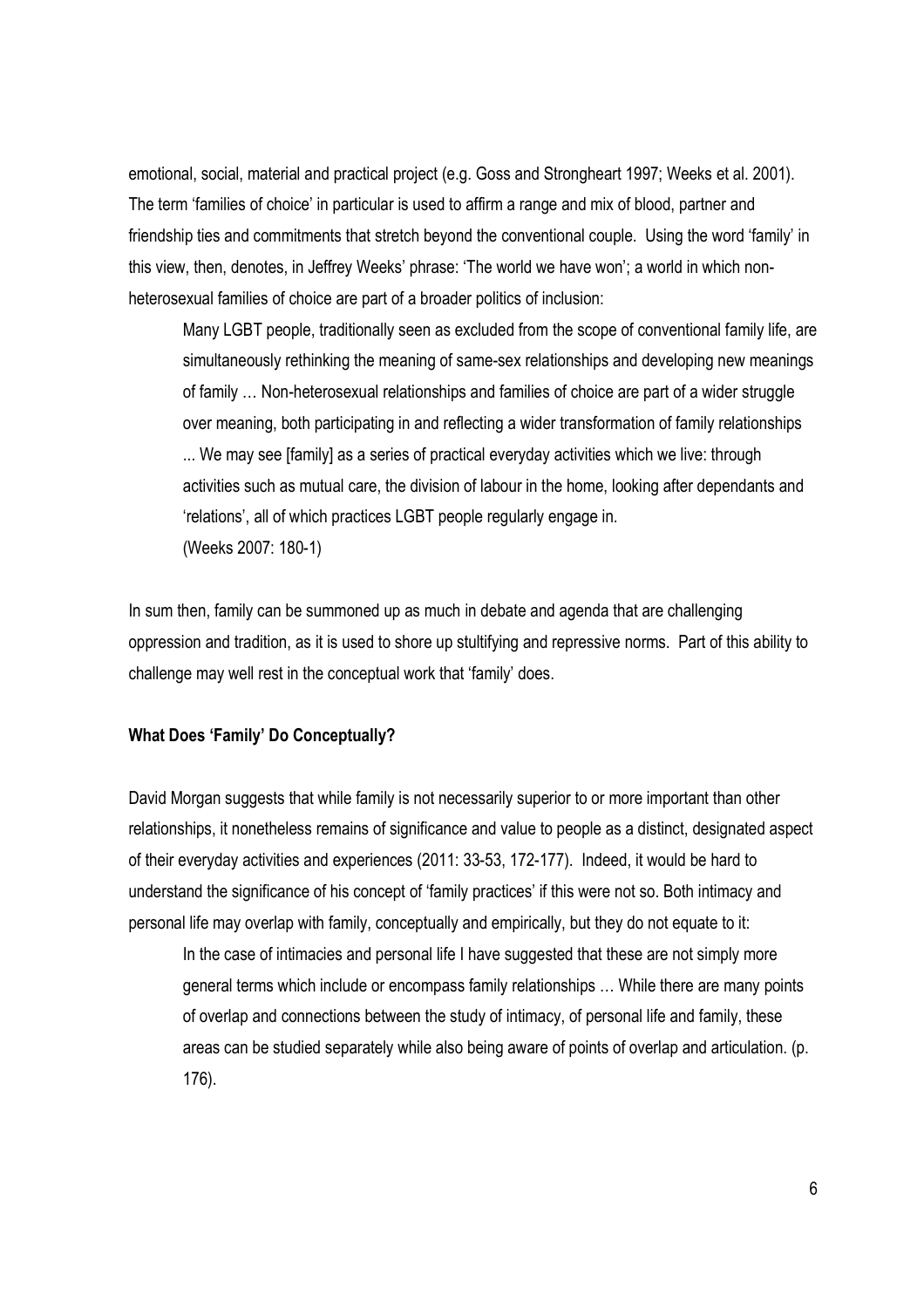Indeed, for Morgan, family practices are illuminating sociologically because of the particular ways that different dimensions of social life (such as time, emotions, bodies) are overlaid within them.

Elsewhere one of us has elaborated the ways that the notion of family enables analytic attention to a sense of connected 'close-knit selves' and the 'social person' that is hard to grasp through theoretical and methodological frameworks that emphasise the individual, however relationally conceived (Ribbens McCarthy, 2012, forthcoming). People can use the language of family in their everyday lives in a way that is a vital cultural and personal signifier of deep and ambivalent desires for and fears about togetherness, belonging and connectedness. Ideas about personal life and kinship informed by notions of relationality rather than individualism (e.g. Mason 2008, 2011; Smart 2007) usefully draw attention to how individuals may identify and act upon affinities and ties, but they cannot deal with any meaning of family as a collective fusion beyond an aggregation of individual persons-in-relationships, where the communal interest is experienced largely as equivalent to self-interest, and the sum is greater than its individual parts:

If we focus primarily on personal lives …, we have to work at ensuring the relational is also kept in focus. But if we use 'family' as our conceptual lens, we are inevitably focusing on relationships and relationality … 'Family' is able to pull many disparate relational experiences together – including the possibility of family culture in its own right, the significance of time past and future, and the sense of being part of something bigger – in a way other terms are unable to do.

(Ribbens McCarthy, 2012, forthcoming)

Indeed, ideas about personal life and kinship affinities trap a consideration of familial generational connections across time in a combination of 'past present' and 'future present' (Adam and Groves, 2007), with past and future generations of family all pivoting around a present individual self, however relationally conceived. For example, while the lens of personal life may pose a concern with genealogy as the individual person seeking a sense of connectedness across generations that says something about their own identity (the past present), alongside this desire, there may be reasons that transcend individual connection and personal identity. These can involve an individual decentring that stretches backwards and forwards in time: a sense of responsibility, reverence and respect for ancestors that has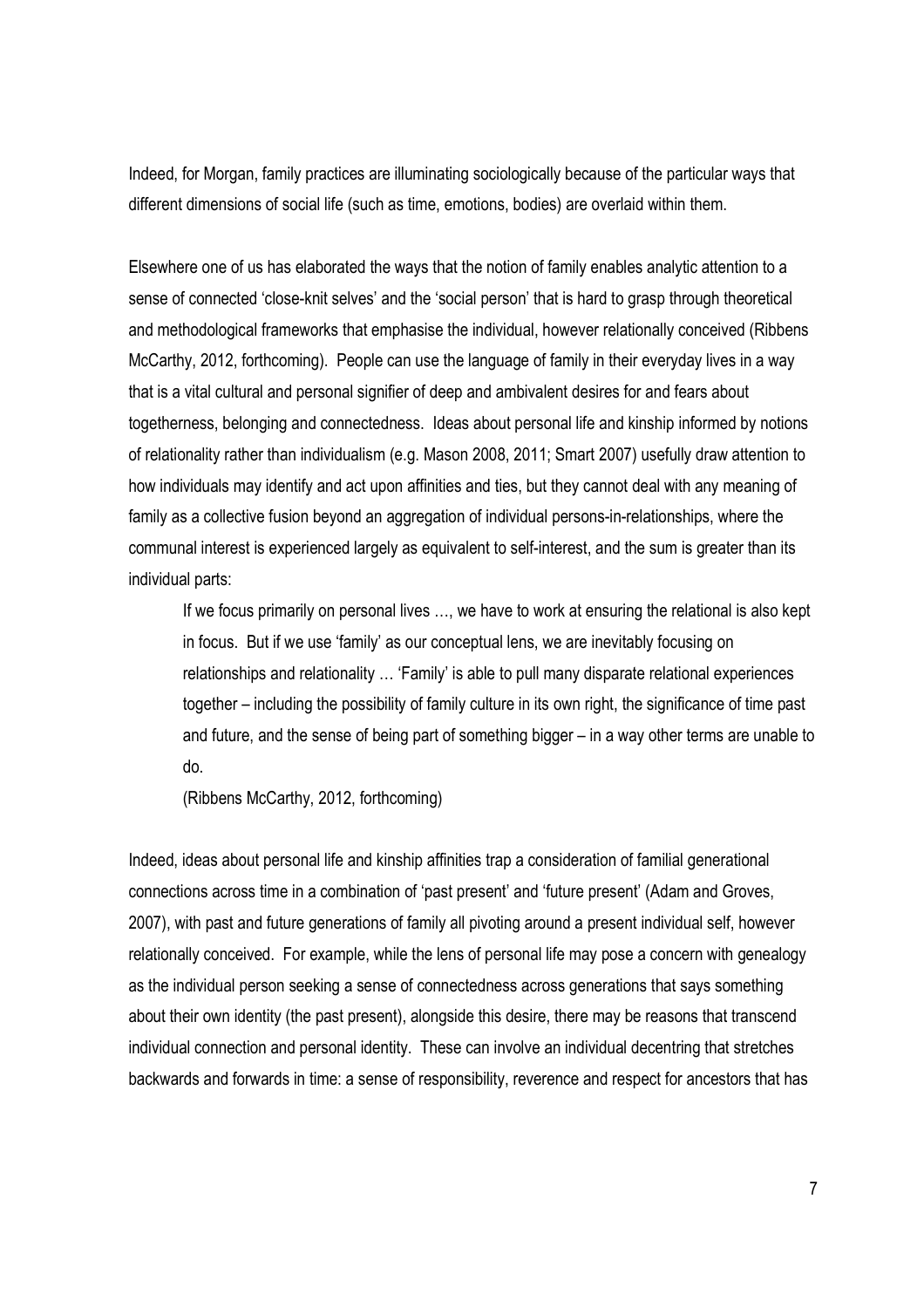both sociopolitical and spiritual components; and a sense of generational continuity that passes knowledge about previous generations down to future generations:

A gift of social memory, a place in social and family history … a social responsibility to the future of history … a search for meaning that extends and transcends personal identity.

(Hackstaff 2009: 140/142/143)

Indeed Karla Hackstaff quotes an African-American woman's pride in her forebears and family history: '… we've served in the military, we've served, we've bought property. I mean we haven't been little, shoddy people at all, not at all' (p. 143). Here the individual is an integral element that is not distinct or clearly separable in any way from the generational familial 'we'. Such collective genealogical understandings and ideas about families enduring through time can be especially important and powerful where people's minority collective identities and memories have been devalued or attempts made to erase them.

The circumvention of the concept of family has undoubtedly also generated important and sophisticated insights into the way that relationships are lived and understood, but in doing so the alternatives used place the individual as the core unit of social life, obscuring other qualities. The sense of deep belonging, 'we'ness and collectivity that we are arguing the term 'family' can capture in ways that notions of personal life, intimacy and kinship cannot, is not warm, cosy and idealistic. As we have indicated above, it is ambivalent, and there is of course a political core to family relationships and practices too. Power is exercised between family members through the processes associated with social divisions and institutionalizations of gender and generation. Inequalities and exploitation in the division of labour, hierarchies and discrimination in the distribution of resources, and oppression and subordination through domestic violence and abuse, are features of families and family life alongside – or indeed as a fundamental and inextricable part of – relations of care, obligation, commitment, belonging and togetherness (Ribbens McCarthy, 2008). Indeed, families may be the site in which people first experience institutionalized and categorical inequalities and hierarchies, which then come to be felt as 'natural' and inevitable in (for example) educational or employment contexts (Ribbens 1994). Such a double-edged politics to everyday living is part and parcel of the concept of family, and points to the importance of retaining and using the term to enable a much-needed analysis of its sociological and political significance. Instead, as we now discuss, other disciplinary perspectives may be gaining a purchase on our understanding of the nature of family life.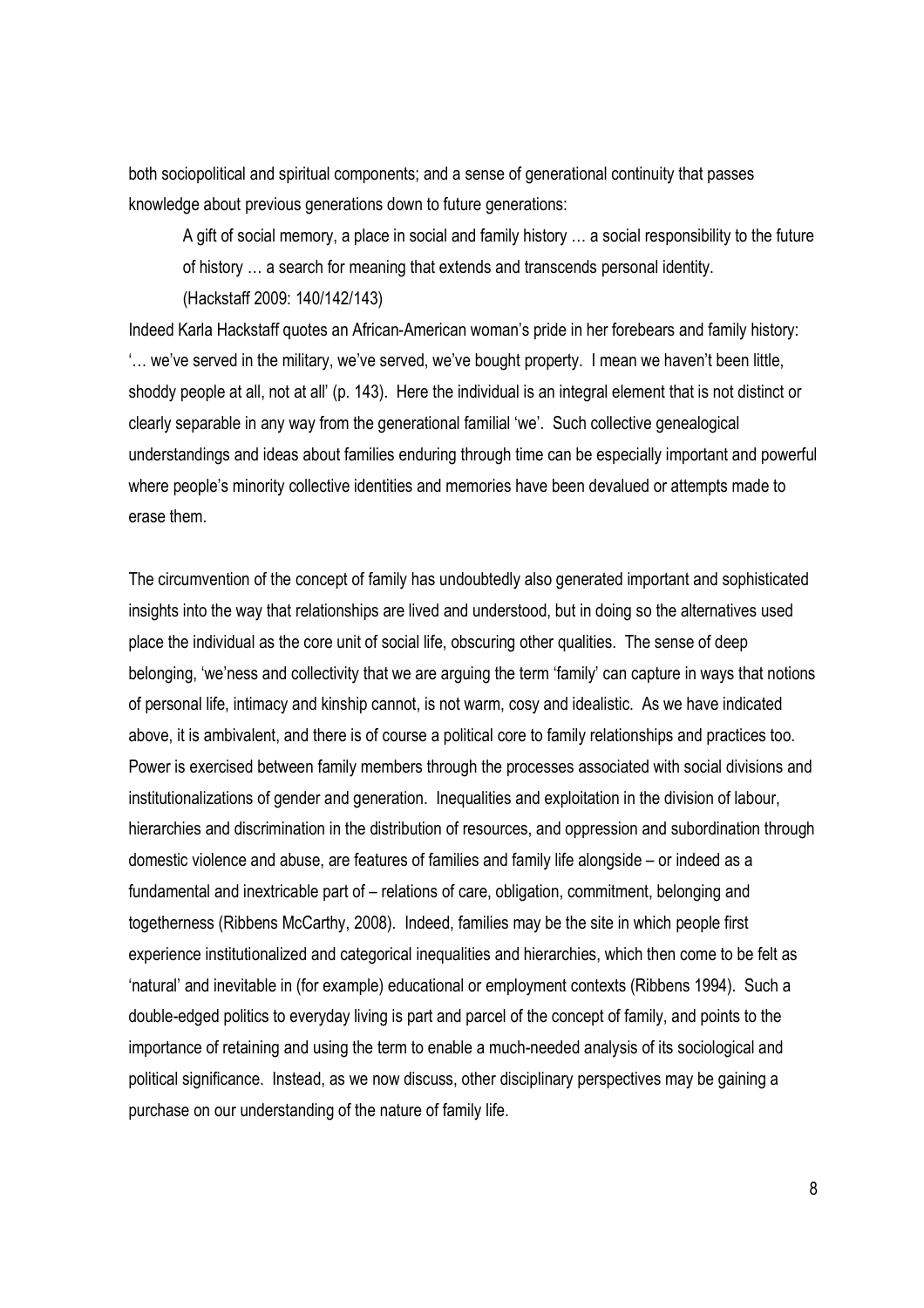#### What Fills the Analytic Lacunae?

Concern about the direction of theorizing in relation to family has also been raised by Michael Gilding (2010), who has argued recently in the British Journal of Sociology that what he calls 'the new orthodoxy' of the sociology of personal life has two main dangers. First, it overstates open-ended reflexivity at the expense of institutionalized convention, and second, it cedes significant areas of the study of family that could be informed by sociology to other disciplines, notably evolutionary psychology and behavioural economics. The examples that Gilding provides concern paternity uncertainty, family inheritance and family businesses. He argues that evolutionary psychologists' preoccupation with biologistic sexual strategies at work in parental uncertainty has received more attention than is warranted, ignoring the overwhelming evidence of enduring institutional effects of marriage and monogamy. In the case of family inheritance studies, these have had the attention of economists stressing utility maximization, muting a sociological focus on the trajectory of inheritance law and the norm of equal inheritance among children. Similarly, family business studies are shaped largely by economic theories that are concerned with competitive advantage and collective utility, but leave aside the interesting sociological issue of the endurance of primogeniture. According to Gilding, theories of personal life and open-ended intimacy cannot address the continuity of normative familial conventions, and thus prevalent understandings of family in the fields that sociology leaves untilled are imbued with ideas about biologistic competition and neo-liberal economic rationality:

The new orthodoxy not only directs attention to reflexivity at the expense of convention, but also abdicates understanding in the field to frameworks grounded in biologistic and economistic understandings of human behaviour … Not surprisingly, these disciplines routinely overlook the social dimensions of these family practices … A sociological perspective has much to offer in understanding these family practices, but not if it insists that practices are necessarily reflexive and contingent, immune to institutionalisation.

(p. 773)

It is not just academic research understandings that are at stake if the analytic lacunae left by sociology shifting away from addressing family explicitly is filled by other disciplines. Consideration of the understandings of family that are used by professionals to channel various welfare provisions and to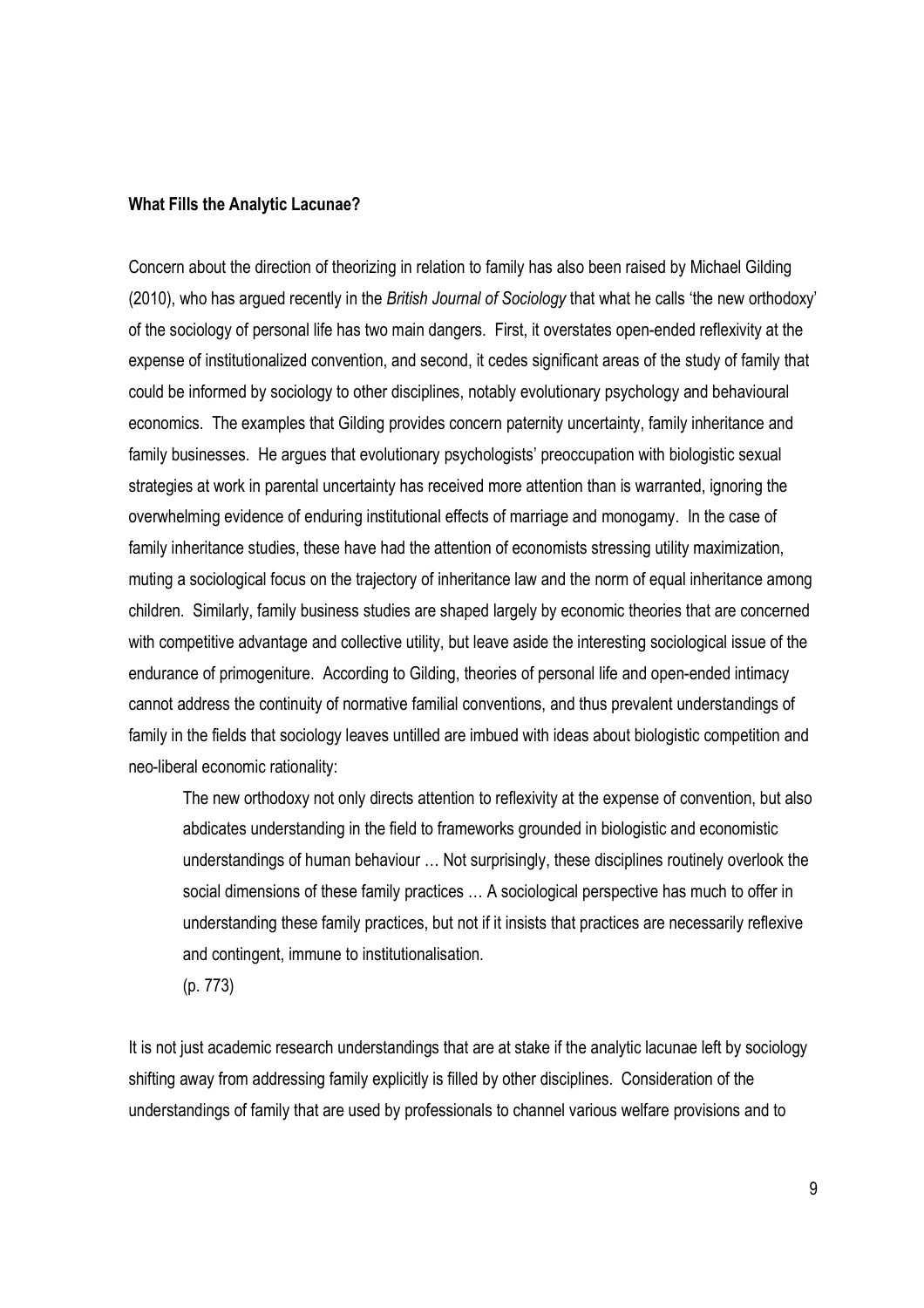determine who is the focus of their services also illustrate the need for a sociological 'take' on 'family' (as distinct from personal life, intimacy, or kinship) (Ribbens McCarthy et al., 2012). This conceptual terrain has been occupied by theoretical frameworks such as systemic theory or ecological approaches, which have been developed from a more therapeutic or psychological set of concerns. Family systems theory, for example, conceptualizes a family as an organic or machine-like interconnecting unit, with family members understood to be influencing each other continuously and in a reciprocal manner, even if they may subjectively experience themselves as distant from their family. The implication for practice is that a change in one person's functioning will necessarily lead to changes in the functioning of others (e.g. Sutcliffe et al. 1998). This systemic approach has been robustly critiqued for reifying family (Gubrium and Holstein 1990), and challenged to incorporate attention to, and analysis of, inequalities and power between family members that are underpinned by powerful institutionalized processes (Ribbens McCarthy and Edwards, 2011). In response, ecological theories, which originated with Uri Bronfenbrenner's notion (1979) of family as nested within a set of progressively wider settings, have been gaining increasing prominence as professionals seek to find a framework that pays due attention to the 'contexts' in which individuals and families live.

Bronfenbrenner's developmental psychology model, Ecological Systems Theory, thus seems to offer a way of gaining an all-round picture of what is happening at (1) the individual biological and psychological level; (2) the level of close relationships in the immediate household/family; (3) in the community and social systems in which the family is embedded; and (4) the overarching cultural beliefs and norms that influence the previous three levels. Policy makers use this ecological model extensively for guidelines for professionals and practitioners (e.g. at local level, the Sure Start and On Track programmes that provide or recently have provided community-based services for families, and at the international level, the United Nations Children's Fund and World Health Organisation, e.g. WHO, 2006). Yet the model suffers from a lack of the sorts of analytic understandings described in the previous section, which a sociological focus on families can provide. The point that relationships can cut across levels of the model (such as between family and community), or exist outside of them (such as communes or religious communities as alternatives to family life), is not addressed. More fundamentally, explanations of how these levels came about, changes in the meaning of family between contexts and over time (e.g. Uttal 2009), and inequalities within and between social groups (see Houston 2002, for a critique on this basis from within the systemic field), are not even raised in this model. Sociological approaches have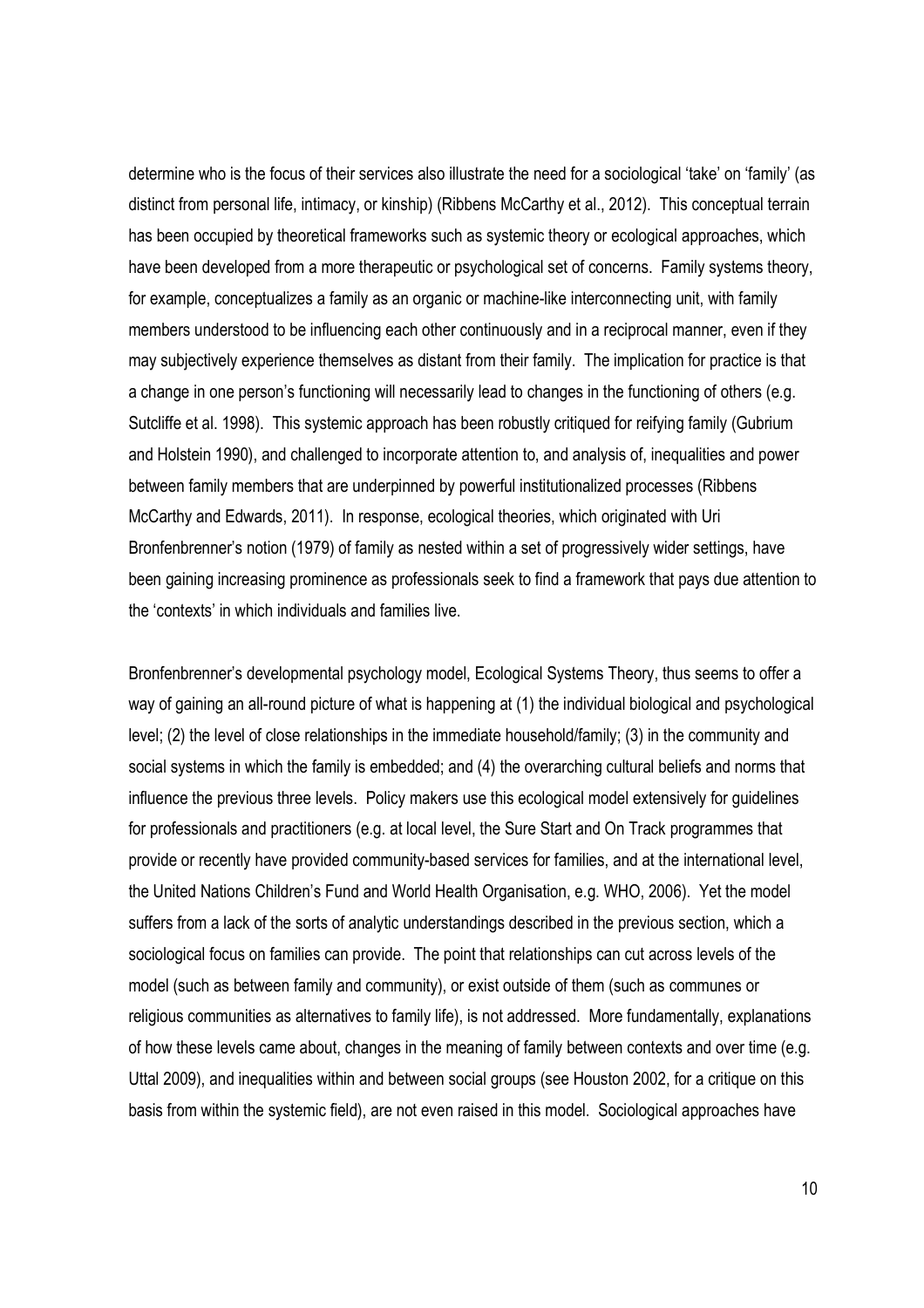much potential here to contribute what may arguably constitute more sophisticated theoretical understandings, applied from perspectives on how to link 'micro' with 'macro', 'agency' with 'structure', and issues of 'power' and 'social divisions' which are, after all, core sociological terrain. Yet this is a sociological project that has hardly begun, and may never materialize if sociologists give up on 'family'.

How professionals approach 'the family' is critical in understanding outcomes for at least some families since it can have a direct bearing on the type of public service response and 'informed interventions' that a family may receive. Policy is more and more concerned with interventions to ensure that family members make the correct (socially desirable) choices in their everyday interactions. Development of emotional literacy, the 'soft skills' of empathy and reflection, is seen as the way to address longstanding social problems and inequalities (Ecclestone and Hays 2008; Furedi 2004; Illouz, 2008; Rose 2002). The waiving of the concept of family in favour of a sociological concern with the personal and intimate has generated important insights. It is notable, though, that the language of personal life and intimacy – however unintentionally – forms a 'subterranean elective affinity' (to borrow a phrase from Nancy Fraser, 2009, p. 114) with the 'therapeutic turn' in Western society that chimes implicitly with strong contemporary policy drives. Jamieson (1999) has made a similar point that the rhetoric of pure relationships with its focus on intimacy feeds on and into a therapeutic discourse, individualises personal problems and downgrades sociological explanations. Sociological concepts of personal life and intimacy in particular risk being incorporated in the therapeutic 'regime of the self', in the same way that the sociology of 'the family' previously came to reinforce normative and functionalist ideas (Gillies, 2011). Further, a focus on personal life, intimacy and kinship tends towards a retreat from and evacuation of the public political at the very moment when, it seems to us, engagement with the new political significance accorded to family is all the more important, as we now explore.

# The Politics of Withdrawal

The idea of family has long been a focus for wider social anxieties and concerns. Nikolas Rose (1987) has elaborated the 'familialising projects' of the past two centuries, whereby societies govern their citizens through discursively constructing family relationships and meanings in particular ways, which includes through institutional politics. Nonetheless, in our view, the boundary between 'private families' and 'public concerns' has shifted recently. Family and the minutiae of everyday domestic life were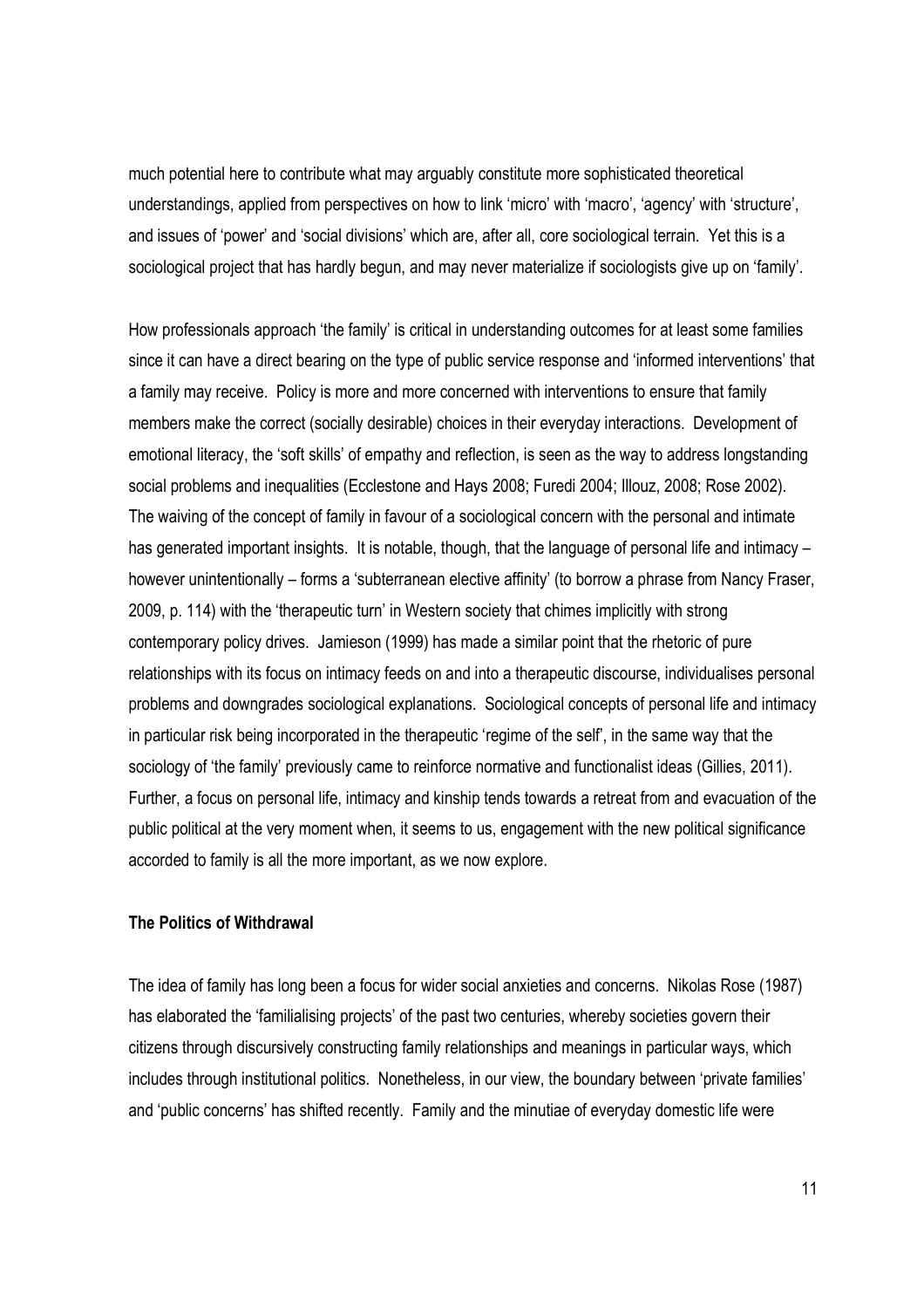previously, if only rhetorically, regarded as separate and protected from public intrusion, or at least only subject to broad brush policies and State intervention in what were defined as extreme cases. Latterly, however, in both political rhetoric and policy initiatives the State has posed family as a public rather than private concern, and as a site of uncertainty and ignorance in relation to rearing and caring for children. This reframing has resulted in what amounts to a 'professionalisation' of childrearing as a set of complex activities that need to be taught to (ungendered and unskilled) parents by experts (Furedi 2008; Suissa and Ramaekers 2011a). The rich sociological concept of family we argued for earlier is discarded in favour of a narrow understanding of goal-oriented tasks. Moreover:

Parents and parenting seem to be framed in a language that makes it difficult to think and talk about a broader sense of what it means to be in a parent-child relationship. It thereby bypasses other languages – languages drawn from the realm of values, normative judgements, ethical deliberation, and discussion of philosophical ideas about human being and acting. Yet it is precisely this realm, we claim, that is essential to articulating and understanding what it means to be a parent.

(Ramaekers and Suissa 2011b: 198)

The sociological conceptual move away from family as a stereotypical and inflexible lens means that it can be difficult if not impossible to trace how policy discourses, expectations and prescriptions concerning families have shifted and intensified over time (Gillies, 2011). It is ironic and noteworthy that the recent intellectual move away from the concept of family has occurred at the same time as family life, and parenting especially, has been under an ever-intensifying spotlight in political discussion, subject to judgment, and explicitly focused on as a designated area of policy intervention and sanction (Furedi 2008; Lind and Keating 2008). This runs from the New Labour government's 1998 Green Paper, Supporting Families and its ideas about 'supporting families to help themselves'; through New Labour's championing of parenting advice and skills classes via Sure Start and the compulsory imposition of attendance on such courses on parents of young offenders alongside Parenting Orders; through to 2010 with the Centre for Social Justice's Green Paper on the Family and its concern with the link between family breakdown and 'broken Britain' (a nascent guide for current coalition government's policy), as well as the Field Report on The Foundation Years: Preventing Poor Children Becoming Poor Adults stating that 'good parenting … matter[s] more to children than money' in the realization of their potential (p.5). Followed in 2011 by the Independent Report to HM Government, Early Intervention: The Next Steps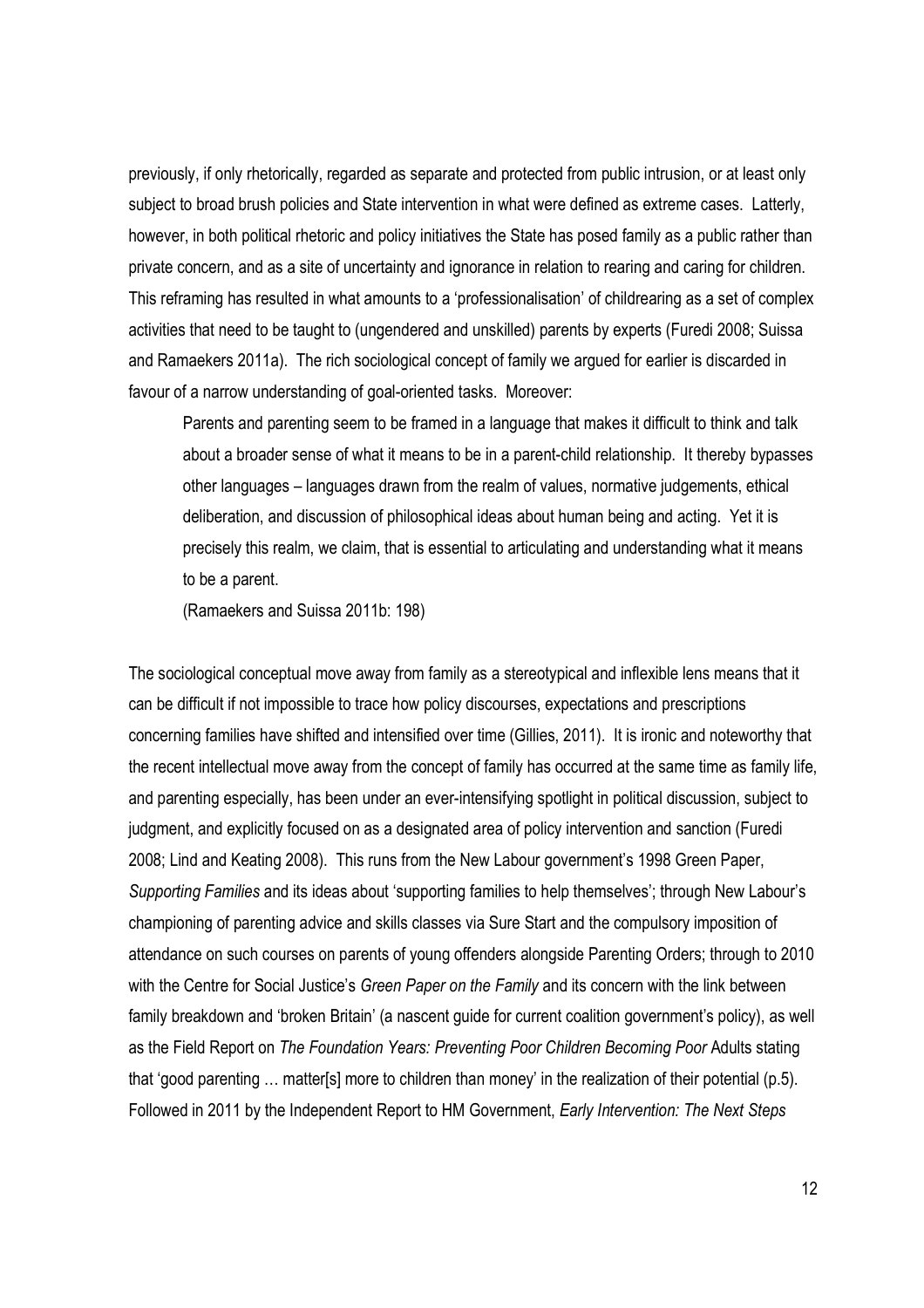recommending preventive intervention with parents (Allen 2011). Throughout these reports urging more and more intervention, the nature of family relationships and how parents bring up their children has been posed as the 'bedrock' that ensures the good parents and good society of the future:

Stable families are at the heart of strong societies …

(Centre for Social Justice 2010: 6)

Parenting has become more important in determining life chances … The most sought after skills today – soft skills like self-regulation, empathy and application – begin to develop in the very earliest years and parents play the primary role in developing them in children … Parents' role as the architects of a fairer society adds mounting pressure to an already very difficult job. (Lexmond et al. 2011: 10 – our emphasis)

Thus in policy terms, family has come to be equated with households that include children, and within this framing, the everyday minutiae of family life and parenting practices reconfigured as a 'job' that is consequent in 'outcomes' for children and society as a whole. This political and policy spotlight on families in terms of the parenting of children can be exemplified through two linked issues. First, it is claimed that particular sorts of family upbringings stunt brain size and inhibit brain capacity, resulting in the inability to feel and behave 'pro-socially' through empathy and altruism, and demonstrate the 'soft skills' that provide for social mobility referred to above (e.g. Allen 2011; Field 2010; RSA nd). Second, parenting has become understood through parental relationships, posed as central to overcoming the problem of 'dysfunctional' families (e.g. Centre for Social Justice 2010; Harold et al. 2001). Consequently, a sociological decentring of family in a conceptual attempt to overcome its ideological baggage can miss the resilience of these very connotations as they find renewed purchase in policy framings of 'successful' and 'pro-social' families.

Within and through such policy documents and the service interventions they initiate, families as a whole are constructed and acted upon too. Lesley Murray and Marian Barnes (2010) review the trend towards 'whole family approaches' in intervention and prevention strategies, embracing and encompassing all members of a family inter and intra generationally, rather than addressing any individual causing concern. They trace the troubling use of 'whole family' discourses across a number of interrelated social policy streams, where the collective 'socially excluded family' and 'anti-social family' are set up as a contrast to the 'responsible family' and 'resourceful and risk managing family':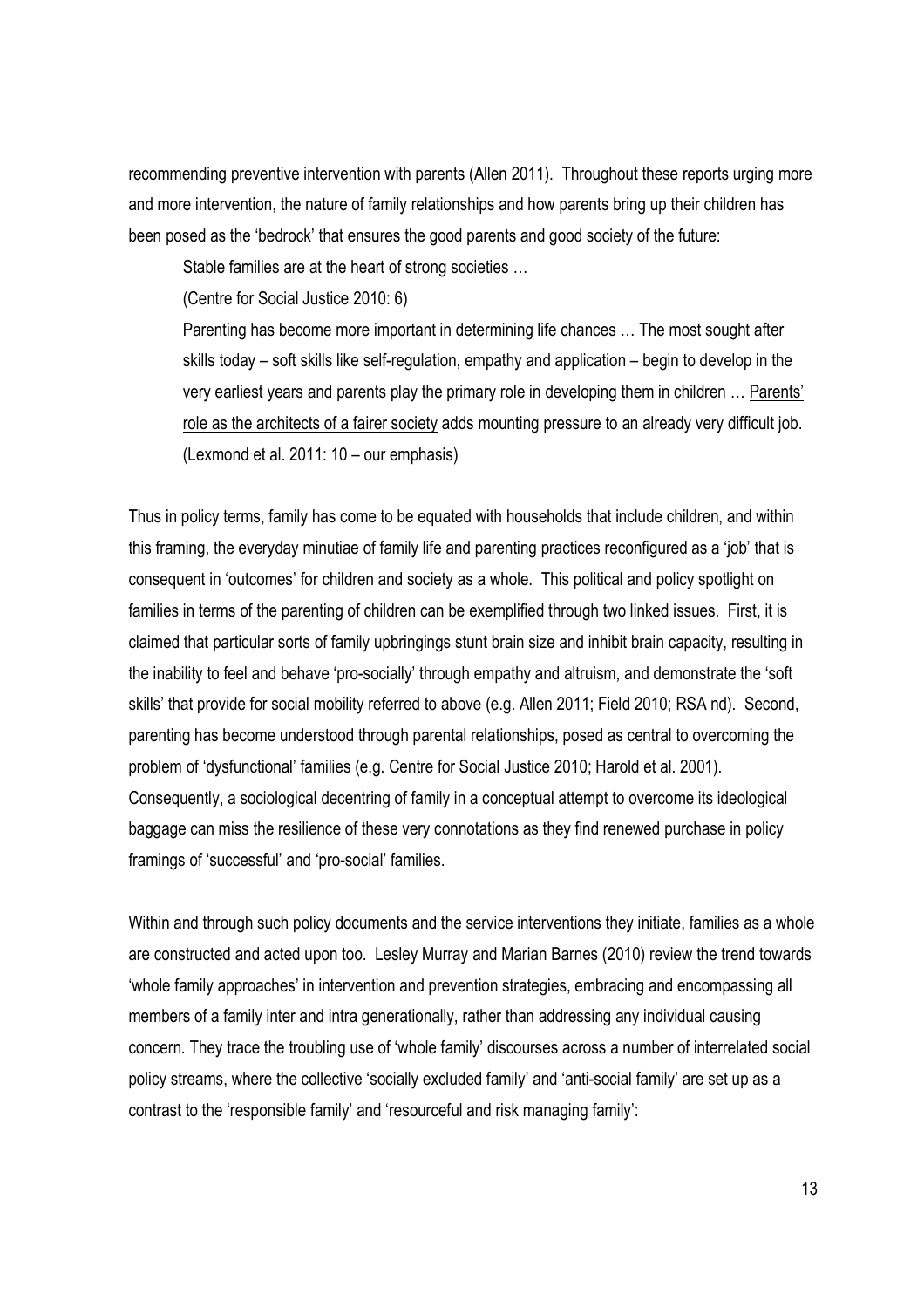At one point, families are invoked as nurturers of future citizens, as enablers of citizenship and as essential to the achievement of social justice. At another they are the source of social breakdown and creators of anti-social citizens/deniers of citizenship … these discourses are highly gendered and generational … In order to develop our understanding of the way in which family policy may be impacting on family lives we need to explore how such discourses are embedded in practice, how practitioners determine 'what sort' of family they are encountering, how this affects the way in which they seek to work with/support families in difficulty, and how, in turn, such practice contributes to the different constructions of family.

(Murray and Barnes 2010: 541/2)

The whole family discourse of anti-social family has been further refined into the policy construction of 'troubled family' most recently (see http://www.communities.gov.uk/communities/troubledfamilies/). The point remains nonetheless, that steering clear of the concept of family or reorienting analysis to intimacy, personal life or kinship would not have allowed Murray and Barnes' useful deconstruction of the direction and drivers of policy, nor serve to answer their concluding identification of the need to examine the implications.

Arguments that personal life, intimacy and kinship do not, as concepts, 'invoke the white, middle class, heterosexual family in the way that, historically at least, the concept of 'the family' has' (Smart 2007: 30) have a certain point. Nonetheless, it is still important to ensure that use of family elsewhere does not disappear off the agenda, along with analysis of the impacts of such invocation. It is apparent, then, that in such circumstances broad inclusivity can lack purchase. As we noted earlier, the direction of theorizing in relation to – or rather away from – family, risks becoming trapped in the idea of a reflexive, responsibilised individual self (however relational), disconnecting from the other meanings and significances around transcendent connection captured through the term family that we elaborated earlier. In particular, it sets out on a path that bypasses social inequalities and differential positioning through familialisation in and through the public political.

The white middle class heterosexual families who are regarded as the ideological stereotype invoked by the concept of family rarely are subject to professional interventions on the basis that the source of their and their children's dis/advantage and marginalization lies within their family lifestyles and parenting skills – though they may indeed live lifestyles that segregate them from wider society, for example within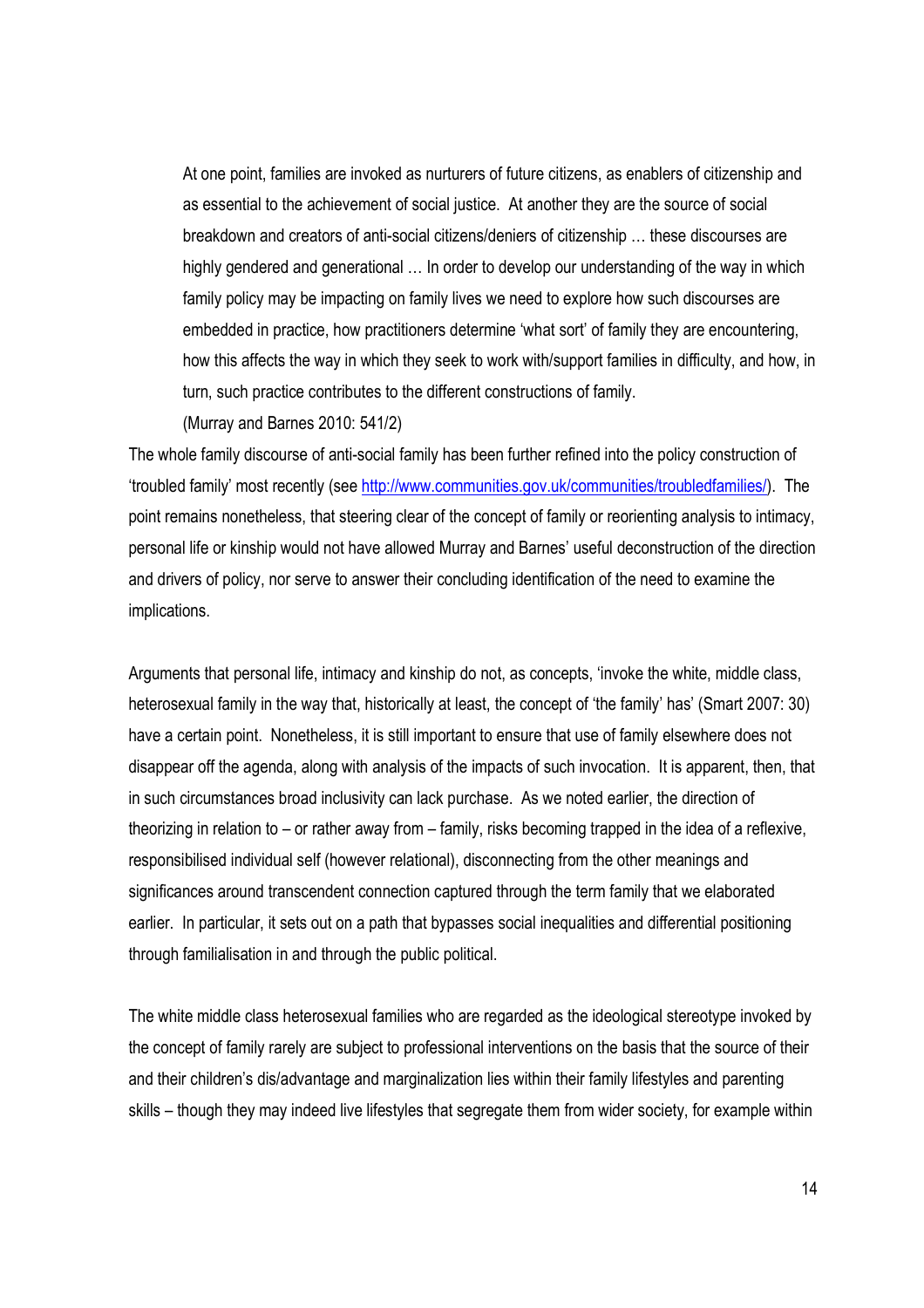gated communities (Atkinson and Flint 2004). Members of such families are well able to govern themselves through the discourses of familial projects and therapeutic literacy. In these and other ways, they position themselves within the 'responsible' and 'resourceful' family policy discourses identified by Murray and Barnes. Indeed, middle class mothers may immerse themselves in resource-consuming and time- and attention- intensive, morally charged, 'concerted cultivational' parenting (e.g., Blair 2010; Lareau 2003). Further, they are able to act and exercise power – and crucially are accepted by professionals – as active, responsible, and knowledgeable consumers of whole family-focused services and advice with their family's and children's best interests in mind (Edwards and Gillies, 2005, 2011). In contrast, working class and minority parents' struggles to address disadvantage and problems can set them apart from normative models of family life and parenting, and the values and judgments structuring formal parenting 'support' initiatives. They are more likely to find themselves positioned by professionals within 'socially excluded' and 'anti-social' family discourses. Mothers in such families may find themselves unable to exercise any power or leverage; treated as clients of services (rather than consumers) who should accede to professional judgment because they lack the knowledge to diagnose their own needs or know where their children's best interests lie, or even not care about them (Edwards and Gillies, 2011).

#### Concluding Summary

We have been motivated to write this commentary because we believe that there are consequences and implications for sociological understanding and engagement of the movement towards subordinating and reorientating the concept of family within, or replacing it entirely with, broader ideas such as personal life, intimacy and kinship. We are not calling for a rejection of these terms and their concerns. They each have their particular illuminative conceptual worth. But we are stating that they cannot subsume or replace the concept of family without cutting off a valuable lens for understanding key aspects both of people's lives and policy developments. This does not entail evoking or privileging particular definitions of 'family', but of approaching its practices, discourses and politics as a key focus for sociological analysis.

We have identified the analytic strengths of family in transcending a concern with individual actors and their identities and relationships, to identify collective fusions within and across generations – however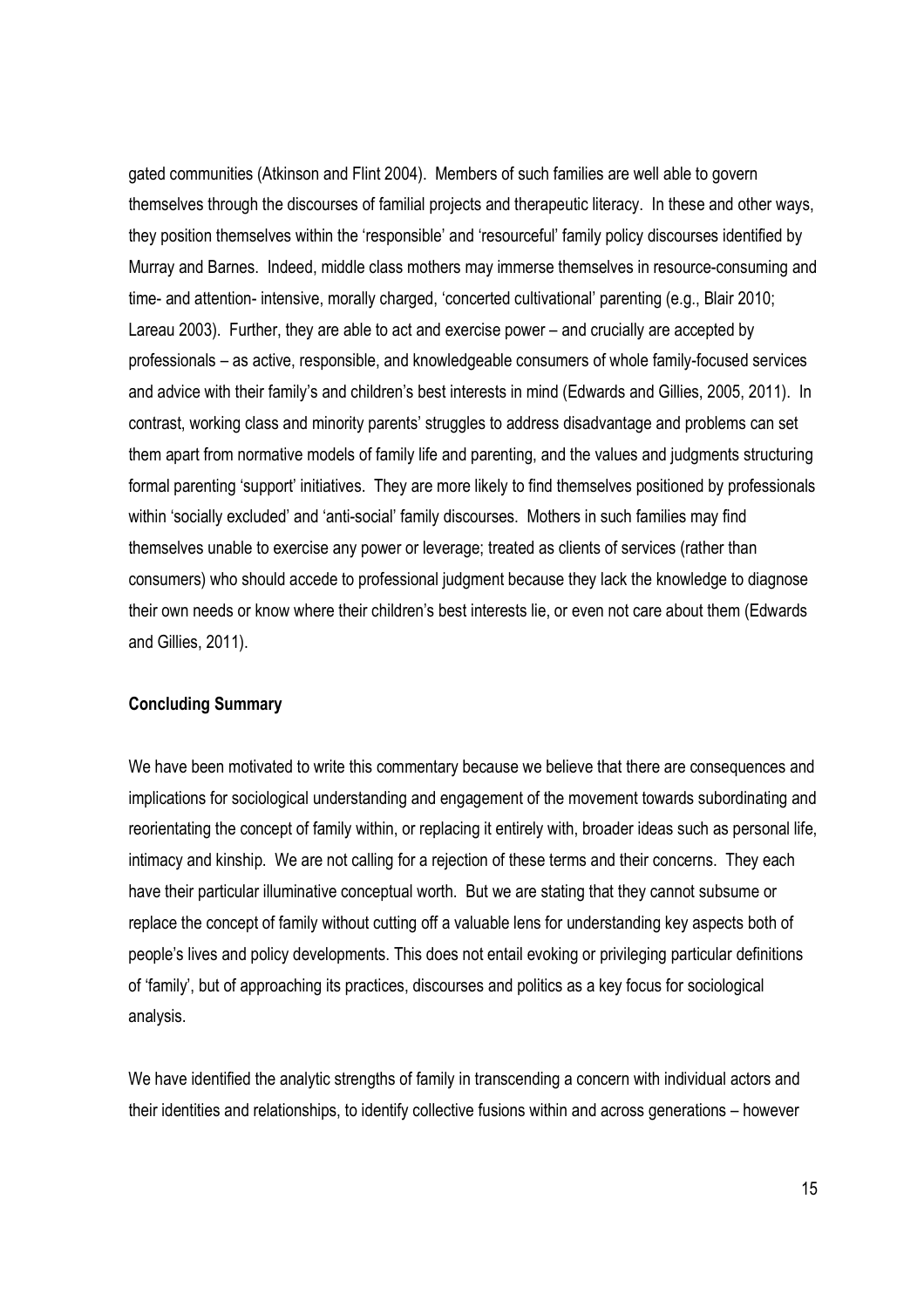ambivalent or oppressive these may be. We have raised concerns about what other disciplinary notions fill the vacuum or gap created by sociology's turn away from engagement with family, with notions of evolutionary biologistic competition and neo-liberal economic rationality used to describe how families work, and ecological systemic ways of thinking infusing professional practice. This led us to consider how – if sociology is to address the increased and explicit familialisation of policy and public political normative judgments, and focus on social divisions of class, race/ethnicity and gender within this – then it is necessary to hold family as a central conceptual and analytic focus, rather than circumventing or subordinating it. Otherwise, the well-intentioned move to escape the stereotypes, orthodoxies and normative benchmarks associated with the concept of family, and the desire to encompass the complexity and diversity of relationships and experiences that is represented by arguments for sidestepping or subsuming families in a 'new' sociology, may well leave itself unable to address, or at least tangential to, a significant aspect of the public, political and policy shifts, as well as particular aspects of personal lives and relationships. The field of family risks being left open to other disciplines, just when a critical sociological perspective on the context within which people live their family lives and those family lives are judged, seems so necessary.

## References

Adam, B. and Groves, C. 2007 Future Matters: Action, Knowledge, Ethics. Leiden: Brill. Allen, G. 2011 Early Intervention: The Next Steps: An Independent Report to Her Majesty's Government. London: Cabinet Office.

Atkinson, R. and Flint, J. 2004 'Fortress UK? Gated Communities, the Spatial Revolution of the Elites and Time-Space Trajectories of Segregation', Housing Studies, 19(6): 875-892.

Beck, U. and Beck-Gernsheim, E. 2002 Individualization, London: Sage.

Bernardes, J. 1987 'Doing Things With Words: Sociology and Family Policy Debates', The Sociological Review, 35(4): 679-702.

Bersani, L. 1995 Homos. Cambridge, MA: Harvard University Press.

Blair, M. 2010 'Developing the 'Right' Kind of Child: Younger and Older Mothers' Classed Moral Projects', in M. Klett-Davies (ed) Is Parenting a Class Issue? London: Family and Parenting Institute. Bronfenbrunner, U. 1979 The Ecology of Human Development. Cambridge, MA: Harvard University Press.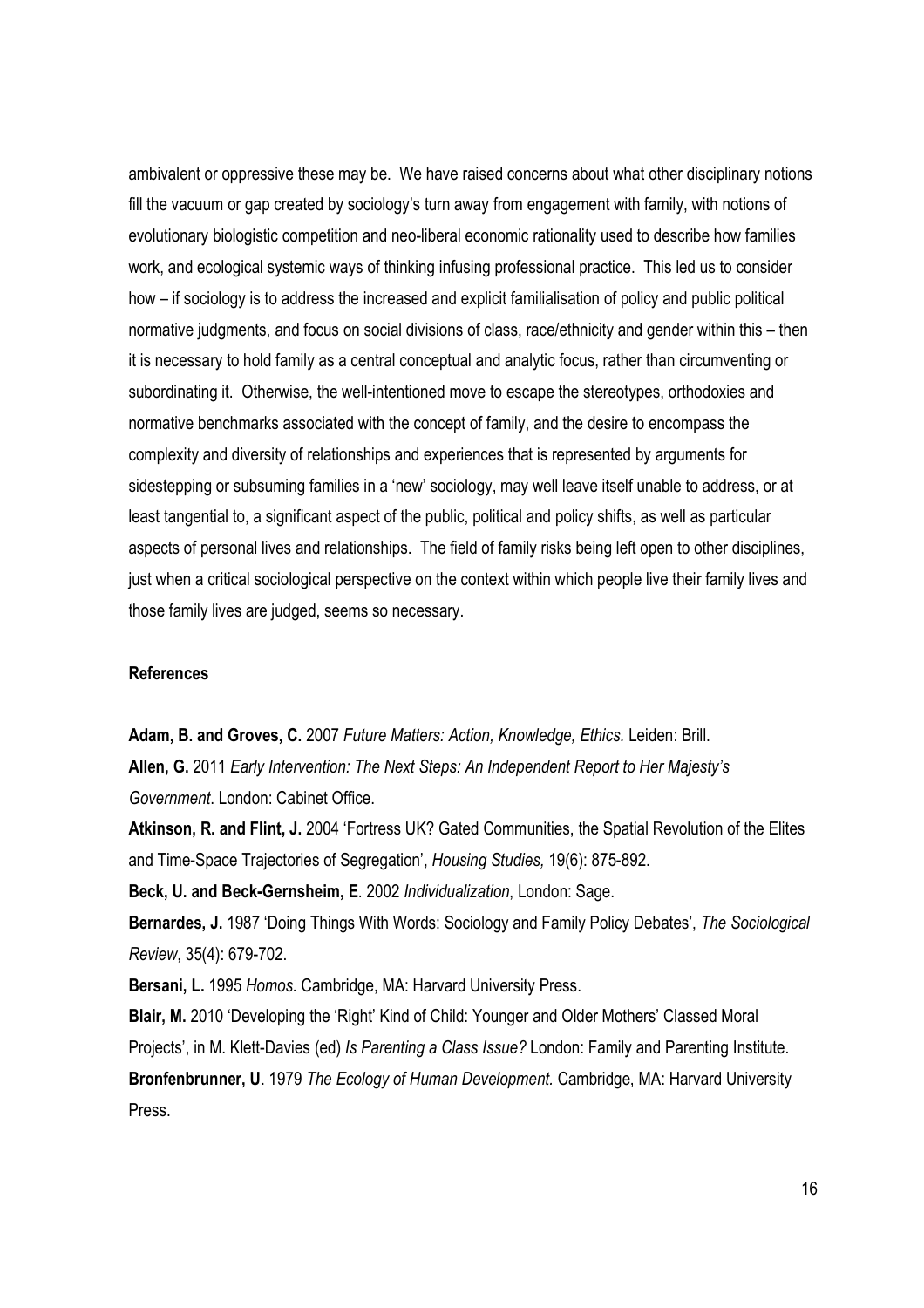Bryan, B., Dadzie, S. and Scafe, S. 1985 The Heart of the Race. London: Virago.

Budgeon, S. and Roseneil, S. 2004 'Editors' Introduction: Beyond the Conventional Family', Current Sociology, 52(2): 127-134.

Carby, H.V. 1996 'White woman listen! Black feminism and the boundaries of sisterhood', in H.A. Baker, M. Diawara and R.H. Lindeborg (eds) Black British Cultural Studies: A Reader, London: University of Chicago Press. First published in Centre for Contemporary Cultural Studies (1982) The Empire Strikes Back: Race and Racism in Seventies Britain, London: Hutchinson.

Centre for Social Justice 2010 Green Paper on the Family. London: Centre for Social Justice.

Ecclestone, K. and Hays, D. 2007 The Dangerous Rise of Therapeutic Education, London: Routledge. Edwards, R. and Gillies, V. 2005 'Resources in Parenting: Access to Capitals Project Report', Families & Social Capital Research Group Working Paper No. 14, London: London South Bank University. Online at <http://www.lsbu.ac.uk/families/workingpapers/familieswp14.pdf>.

Edwards, R. and Gillies, V. 2011 'Clients or Consumers, Commonplace or Pioneers? Navigating the Contemporary Class Politics of Family, Parenting Skills and Education', Ethics and Education, 6: 141- 154.

Edwards, R. and Gillies, V. 2012 'Farewell to Family? Notes on an Argument for Retaining the Concept', Families, Relationships and Societies, 1: 63-69.

Field, F. 2010 The Foundation Years: Preventing Poor Children Becoming Poor Adults. The Report of the Independent Review on Poverty and Life Changes, London: H.M. Government.

Finch, J. 2006 'Kinship as "Family" in Contemporary Britain', in F. Ebtehaj, B. Lindley and M. Richards (eds) Kinship Matters. Oxford: Hart Publishing.

Fraser, N. 2009 'Feminism, Capitalism and the Cunning of History', New Left Review, 56: 97-117.

Furedi, F. 2004 Therapy Culture, London: Routledge.

Furedi, F. 2008 Paranoid Parenting, London: Continum Press.

Giddens, A. 1992 The Transformation of Intimacy: Sexuality, Love and Eroticism in Modern Societies, Cambridge: Polity Press.

Giddens, A. 1999 Runaway World: How Globalisation is Reshaping Our Lives, London: Profile Books.

Gilding, M. 2010 'Reflexivity Over and Above Convention: The New Orthodoxy in the Sociology of

Personal Life, Formerly Sociology of the Family', British Journal of Sociology 61(4): 757-777.

Gillies, V. 2003 'Families and Intimate Relationships: A Review of the Sociological Literature', Families & Social Capital ESRC Research Group Working Paper No. 2, London: South Bank University. Online at: <http://www.lsbu.ac.uk/families/workingpapers/familieswp2.pdf>.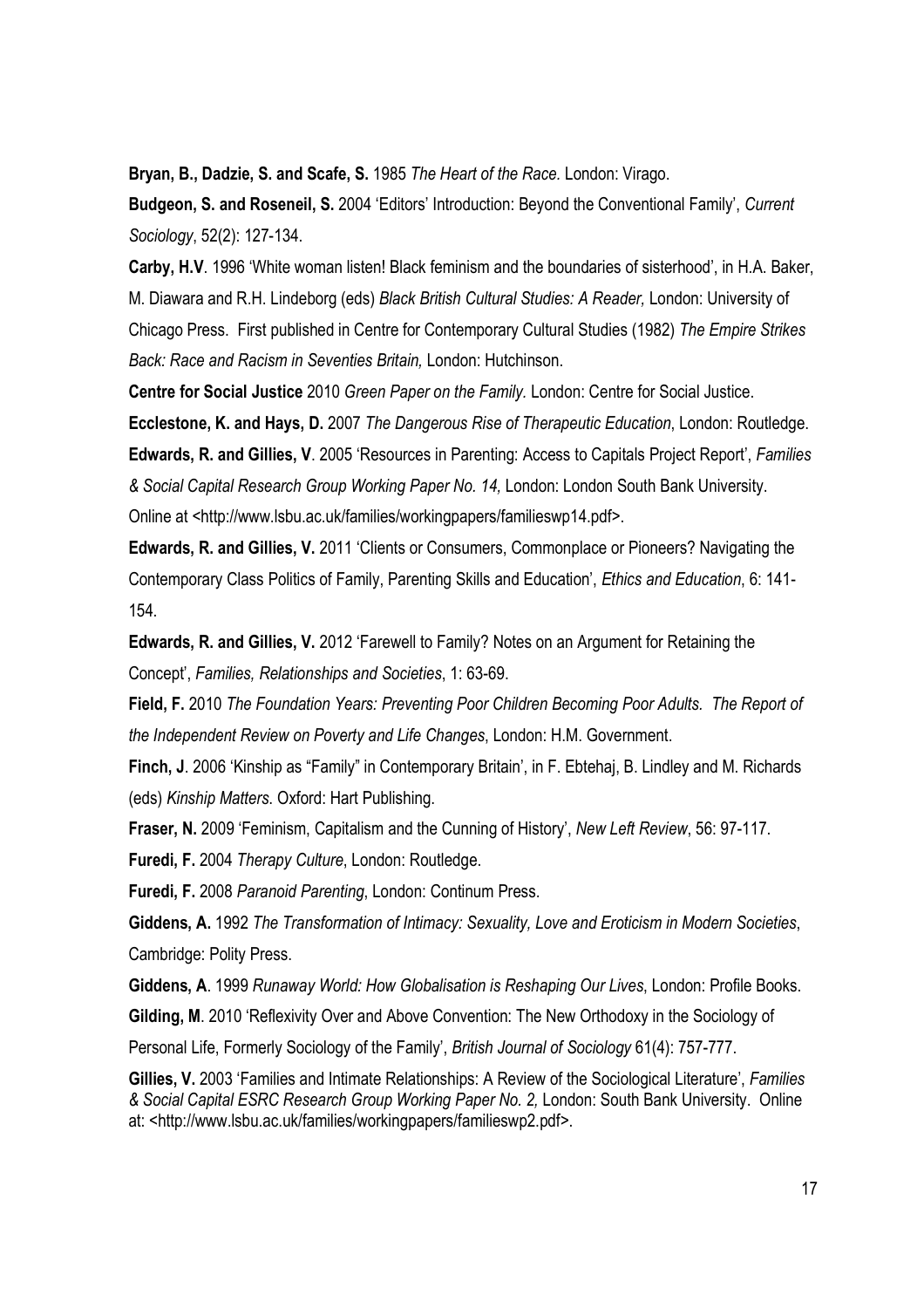Gillies, V. 2011 'From Function to Competence: Engaging With the New Politics of Family', Sociological Research Online, 16. Online at: <http://www.socresonline.org.uk/16/4/11.html>.

Goss, R.E. and Strongheart, A.S. (eds) 1997 Our Families, Our Values: Snapshots of Queer Kinship, Binghampton, NJ: The Harrington Park Press.

Gubrium, J. and Holstein, J. 1990 What is Family? Mountain View, Ca: Mayfield Publishing.

Hackstaff, K.B. 2009 "Turning Points" For Aging Genealogists: Claiming Identities and Histories in Time', Qualitative Sociology Review, V(I): 130-151.

Harold, G., Reynolds, J. and Pryor, G. 2001 Not in Front of the Children, London: One Plus One.

Heaphy, B. 2011, 'Critical Relational Displays', in E. Dermott and J. Seymour (Eds) Displaying Families:

A New Concept for the Sociology of Personal Life. Basingstoke, Hants: Palgrave Macmillan.

Home Office 1998 Supporting Families: A Consultation Document, Home Office and Voluntary Community Unit. London: HMSO.

hooks, b. 1982 Ain't I a Woman? Black Women and Feminism. London: Pluto Press.

Houston, S. 2002 'Rethinking a Systemic Approach to Child Welfare: A Critical Response to the Framework for Assessment of Children in Need and Their Families', European Journal of Social Work, 5(3): 301-12.

Illouz, E. 2008 Saving the Modern Soul: Therapy, Emotions and the Culture of Self-help, Berkeley: California Press.

James, A. and Curtis, P. 2010 'Family Displays and Personal Lives', Sociology, 44(6): 1163-1180. Jamieson, L. 1998 Intimacy: Personal Relationships in Modern Societies, Cambridge: Polity Press Jamieson, L. 1999 'Intimacy Transformed? A Critical Look at the "Pure Relationship", Sociology, 33(3): 477-498.

Lareau, A. 2003 Unequal Childhoods: Class, Race and Family Life, Berkeley: University of California Press.

Lexmond, J., Bazalgette, L. and Margo, J. 2011 The Home Front, London: Demos.

Lind, C. and Keating, H. (eds) 2008 'Responsible Parents and a Responsible State', special issue of Journal of Law and Society, 35(1).

Mason, J. 2008 'Tangible Affinities and the Real Life Fascination of Kinship', Sociology 42(1): 29-45. Mason, J. 2011 'What it Means to be Related', in V. May (ed.) Sociology of Personal Life, Basingstoke: Palgrave Macmillan.

Morgan, D.H.J. 1996 Family Connections: An Introduction to Family Studies. Cambridge: Polity Press.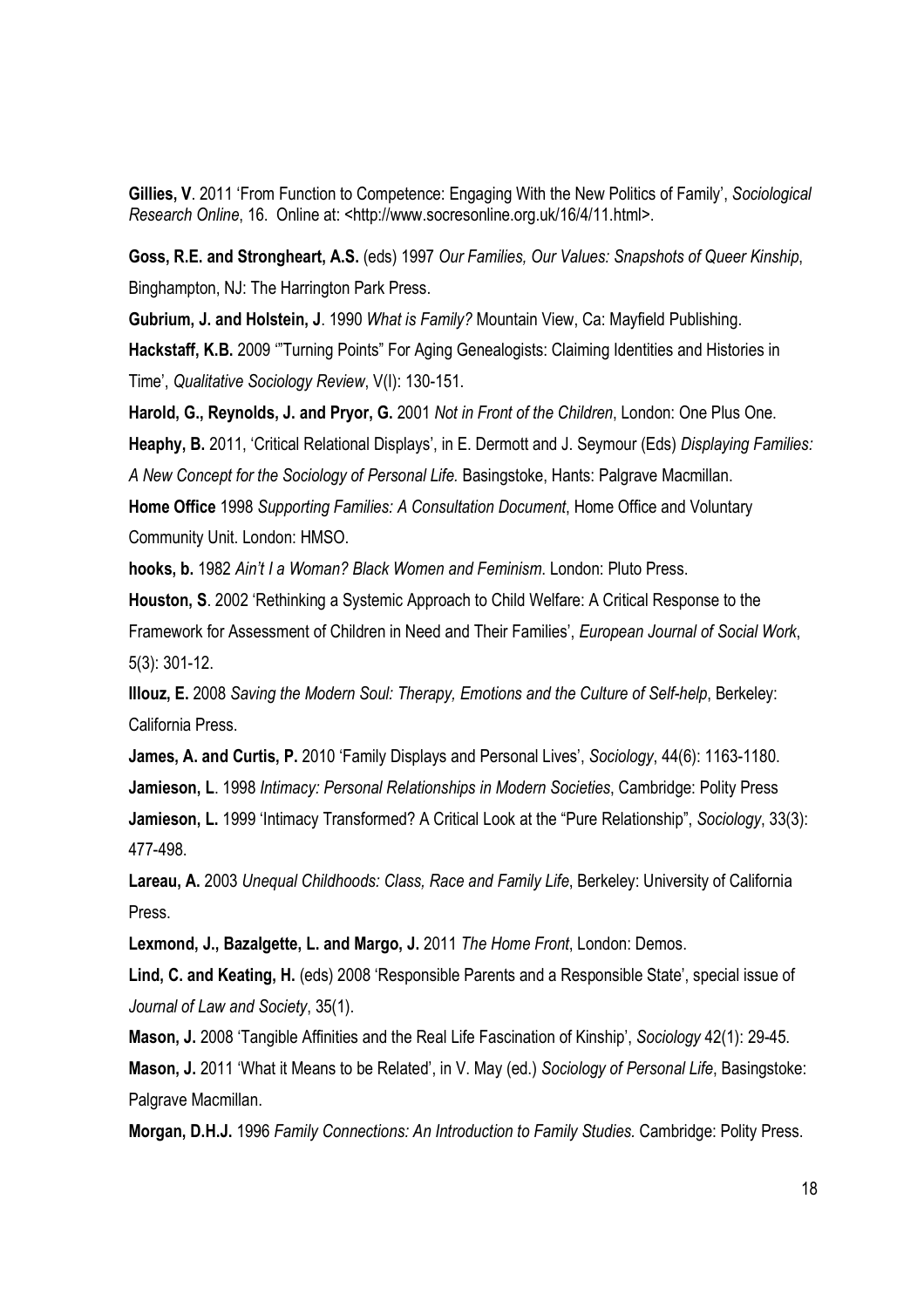Morgan, D.H.J. 2011 Rethinking Family Practices. London: Palgrave Macmillan.

Murray, L. and Barnes, M. 2010 'Have Families Been Rethought? Ethic of Care, Family and 'Whole Family' Approaches', Social Policy and Society, 9(4): 533-544.

Ramaekers, S. and Suissa, J. 2011a The Claims of Parenting; Reasons, Responsibility and Society, Springer.

Ramaekers, S. and Suissa, J. 2011b 'Parents as "Educators": Languages of Education, Pedagogy and "Parenting"', Ethics and Education, 6(2): 197-212.

Ribbens, J. 1994 Mothers and Their Children: Towards a Feminist Sociology of Childrearing. London: Sage.

Ribbens McCarthy, J. 2008 'Security, Insecurity and Family Lives', in A. Cochrane and D. Talbot (eds) Security: Welfare, Crime and Society, Milton Keynes: Open University Press.

Ribbens McCarthy, J. 2012, forthcoming 'The Powerful Relational Language of "Family": Togetherness, Belonging and Personhood', The Sociological Review.

Ribbens McCarthy, J. and Edwards, R. 2011 Key Concepts in Family Studies, London: Sage.

Ribbens McCarthy, J., Doolittle, M. and Day Sclater, S. 2012 Understanding Family Meanings: A Reflective Text, Bristol: Policy Press.

Rose, N. 1987 'Beyond the Public/Private Division: Law, Power and the Family', Journal of Law and Society, 14(1): 61-76.

Rose, N. 2002 Powers of Freedom, Reframing Political Thought, Cambridge: Polity Press.

Royal Society of Arts (nd) Social Brain: project briefing. Online at <http://www.thersa.org/projects/prosocial-behaviour/social-brain>.

Smart, C. 2007 Personal Life. Cambridge: Polity Press.

Sutcliffe, P., Tufnell, G. and Cornish, U. (eds) 1998 Working With the Dying and Bereaved: Systemic Approaches to Therapeutic Work, London: Macmillan.

Sweeting, H. and Seaman, P. 2005 'Family Within and Beyond the Household Boundary: Children's Constructions of Who They Live With', in L. McKie and S. Cunningham-Burley (eds) Families in Society: Boundaries and Relationships. Bristol: Policy Press.

Uttal, I. 2009 '(Re)visioning Family Ties to Communities and Contexts', in S.A. Lloyd, A.L. Few and K.R. Allen (eds) Handbook of Feminist Family Studies. Los Angeles: Sage.

Weeks, J. 2001 Same Sex Intimacies: Families of Choice and Other Life Experiments. London: Routlege.